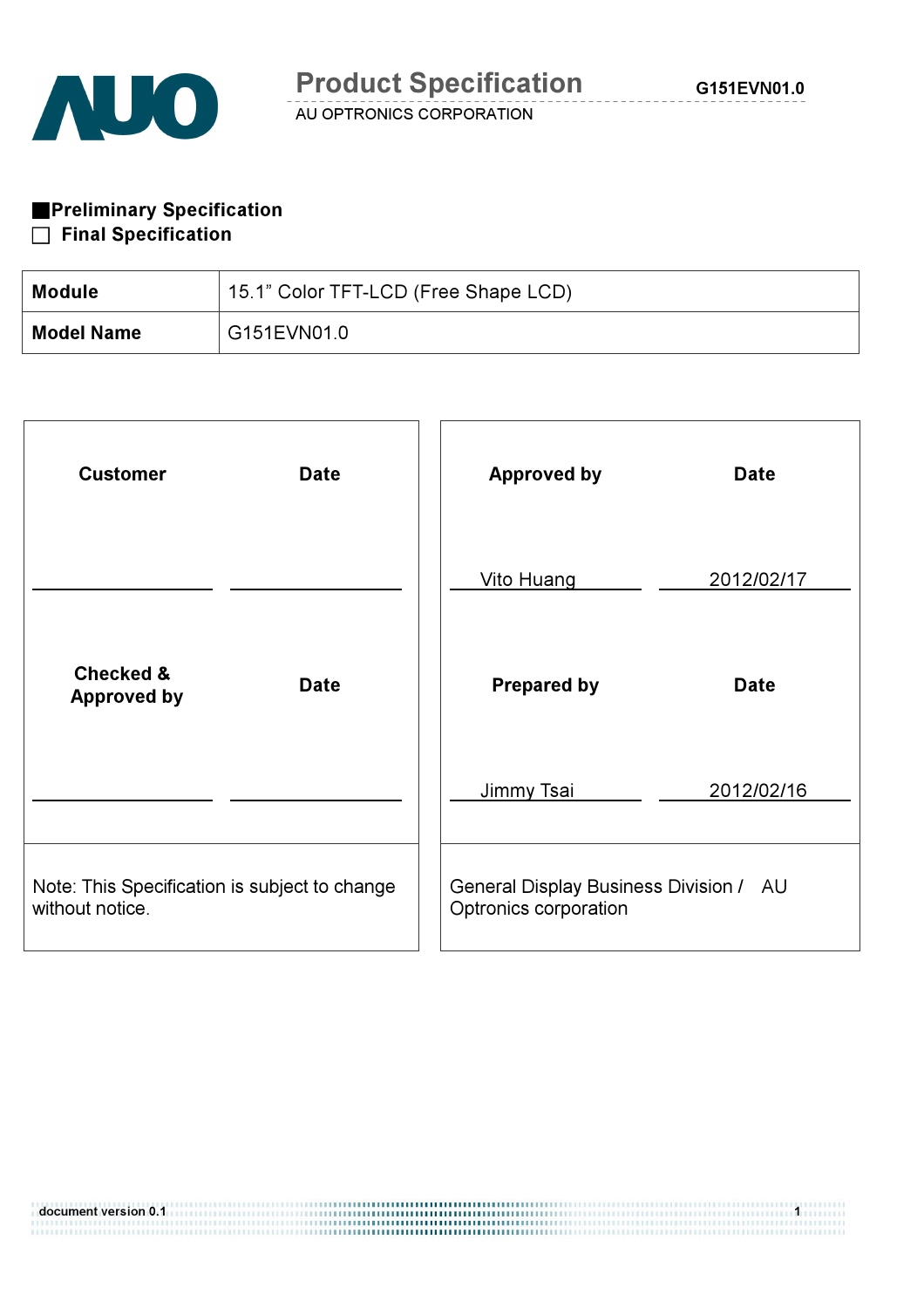

# **Contents**

|                                                                  | 4  |
|------------------------------------------------------------------|----|
| 2. General Description <i>manual manual contract description</i> | 5  |
|                                                                  | 5  |
|                                                                  | 6  |
|                                                                  | 9  |
|                                                                  | 10 |
|                                                                  | 10 |
|                                                                  | 10 |
|                                                                  | 11 |
|                                                                  | 11 |
|                                                                  | 13 |
|                                                                  | 14 |
|                                                                  | 14 |
|                                                                  | 15 |
|                                                                  | 16 |
|                                                                  | 17 |
|                                                                  | 18 |
|                                                                  | 19 |
|                                                                  | 19 |
|                                                                  | 20 |
|                                                                  | 21 |
|                                                                  | 22 |
|                                                                  | 24 |
|                                                                  | 24 |
|                                                                  | 24 |
|                                                                  | 25 |
|                                                                  | 25 |
|                                                                  | 25 |
|                                                                  | 25 |
|                                                                  | 25 |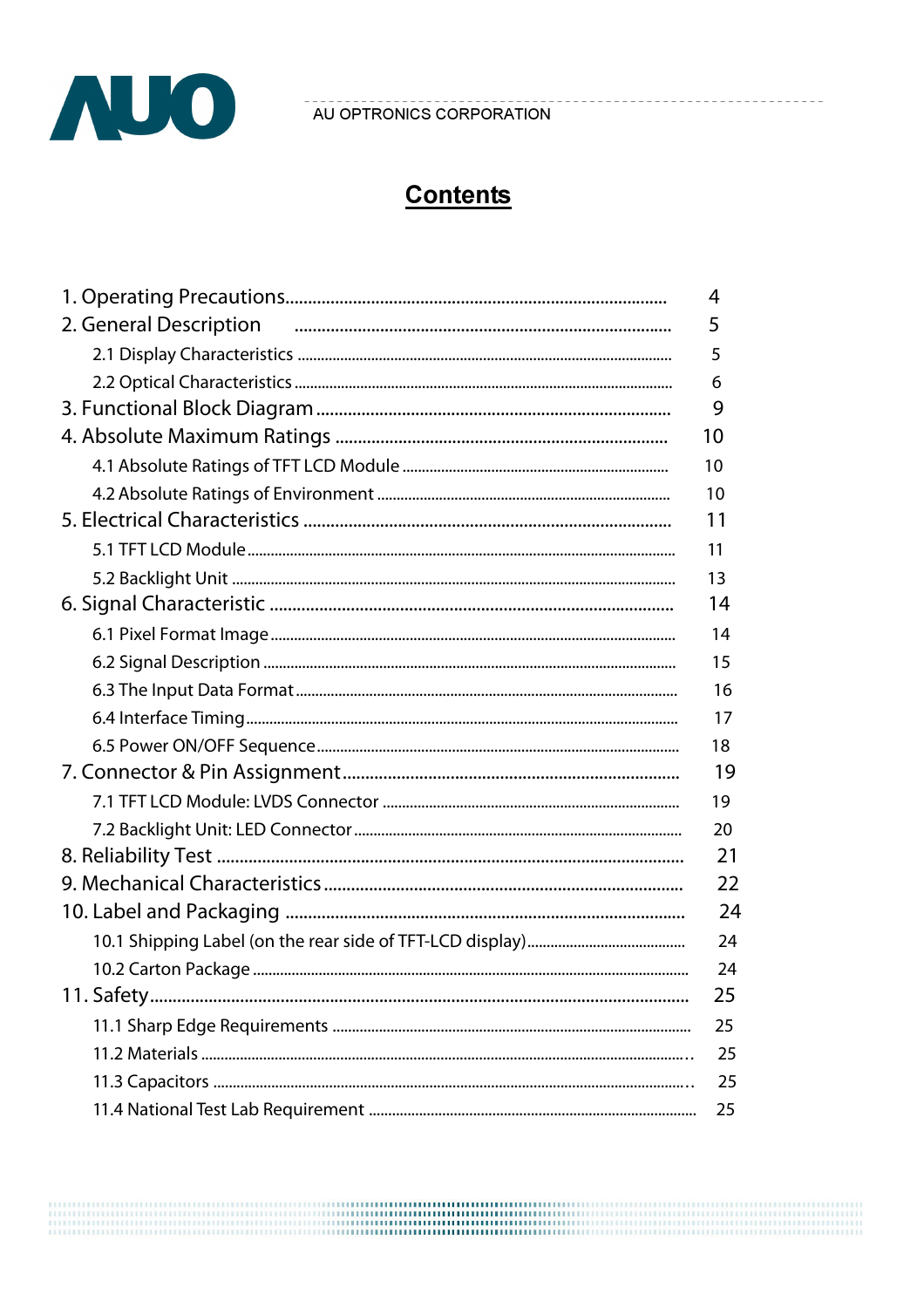

# Record of Revision

|     | <b>Version and</b><br><b>Date</b> | Page | <b>Old description</b>            | <b>New Description</b> | Remark |
|-----|-----------------------------------|------|-----------------------------------|------------------------|--------|
| 0.1 | 2012/02/16                        | All  | <b>First Edition for Customer</b> | All                    |        |
|     |                                   |      |                                   |                        |        |
|     |                                   |      |                                   |                        |        |
|     |                                   |      |                                   |                        |        |
|     |                                   |      |                                   |                        |        |
|     |                                   |      |                                   |                        |        |
|     |                                   |      |                                   |                        |        |
|     |                                   |      |                                   |                        |        |
|     |                                   |      |                                   |                        |        |
|     |                                   |      |                                   |                        |        |
|     |                                   |      |                                   |                        |        |
|     |                                   |      |                                   |                        |        |
|     |                                   |      |                                   |                        |        |

document version 0.1 3 and 3 and 3 and 3 and 3 and 3 and 3 and 3 and 3 and 3 and 3 and 3 and 3 and 3 and 3 and<br>1990 - The Company of the Company of the Company of the Company of the Company of the Company of the Company o<br>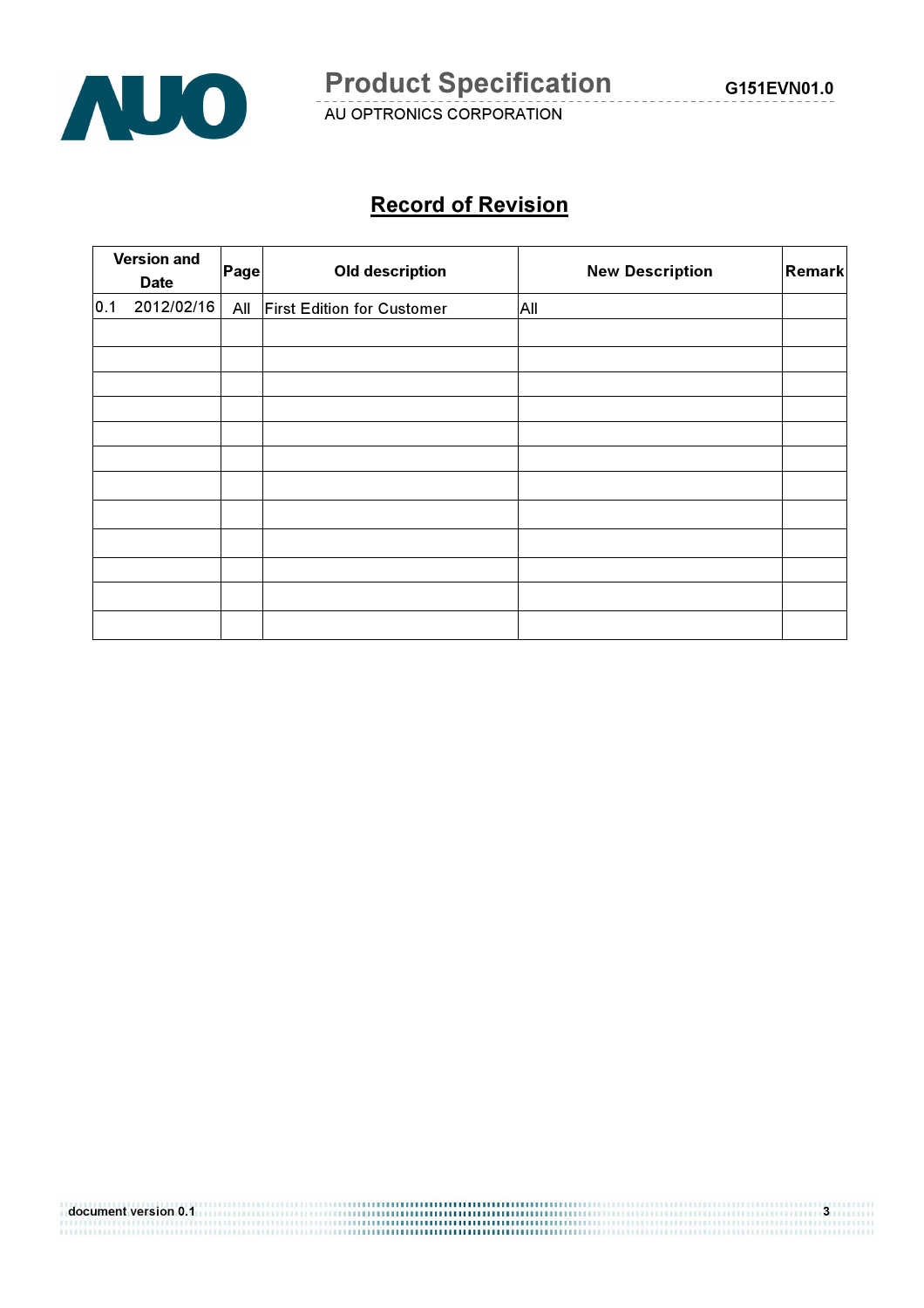#### 1. Operating Precautions

- 1) Since front polarizer is easily damaged, pay atten tion not to scratch it.
- 2) Be sure to turn off power supply when inserting or disconnecting from input connector.
- 3) Wipe off water drop immediately. Long contact with water may cause discoloration or spots.
- 4) When the panel surface is soiled, wipe it with absorbent cotton or other soft cloth.
- 5) Since the panel is made of glass, it may break or crack if dropped or bumped on hard surface.
- 6) Since CMOS LSI is used in this module, take care of static electricity and insure human earth when handling.
- 7) Do not open or modify the Module Assembly.
- 8) In case if a Module has to be put back into the packing container slot after once it was taken out from the container, take it easily, or the TFT Module may be damaged.
- 9) At the insertion or removal of the Signal Interface Connector, be sure not to rotate nor tilt the Interface Connector of the TFT Module.
- 10) After installation of the TFT Module into an enclosure, do not twist nor bend the TFT Module even momentary. At designing the enclosure, it should be taken into consideration that no bending/twisting forces are applied to the TFT Module from outside. Otherwise the TFT Module may be damaged.
- 11) Small amount of materials having no fammability grade is used in the LCD module. The LCD module should be supplied by power complied with requirements of Limited Power Source (IEC60950 or UL1950), or be applied exemption.
- 12) Severe temperature condition may result in diferent luminance, response time and LED life time.
- 13) The data on this specifcation sheet is applicable when LCD module is placed in landscape position.
- 14) Continuous displaying fxed pattern may induce image sticking. It is recommended to use screen saver or shuffle content periodically if fixed pattern is displayed on the screen.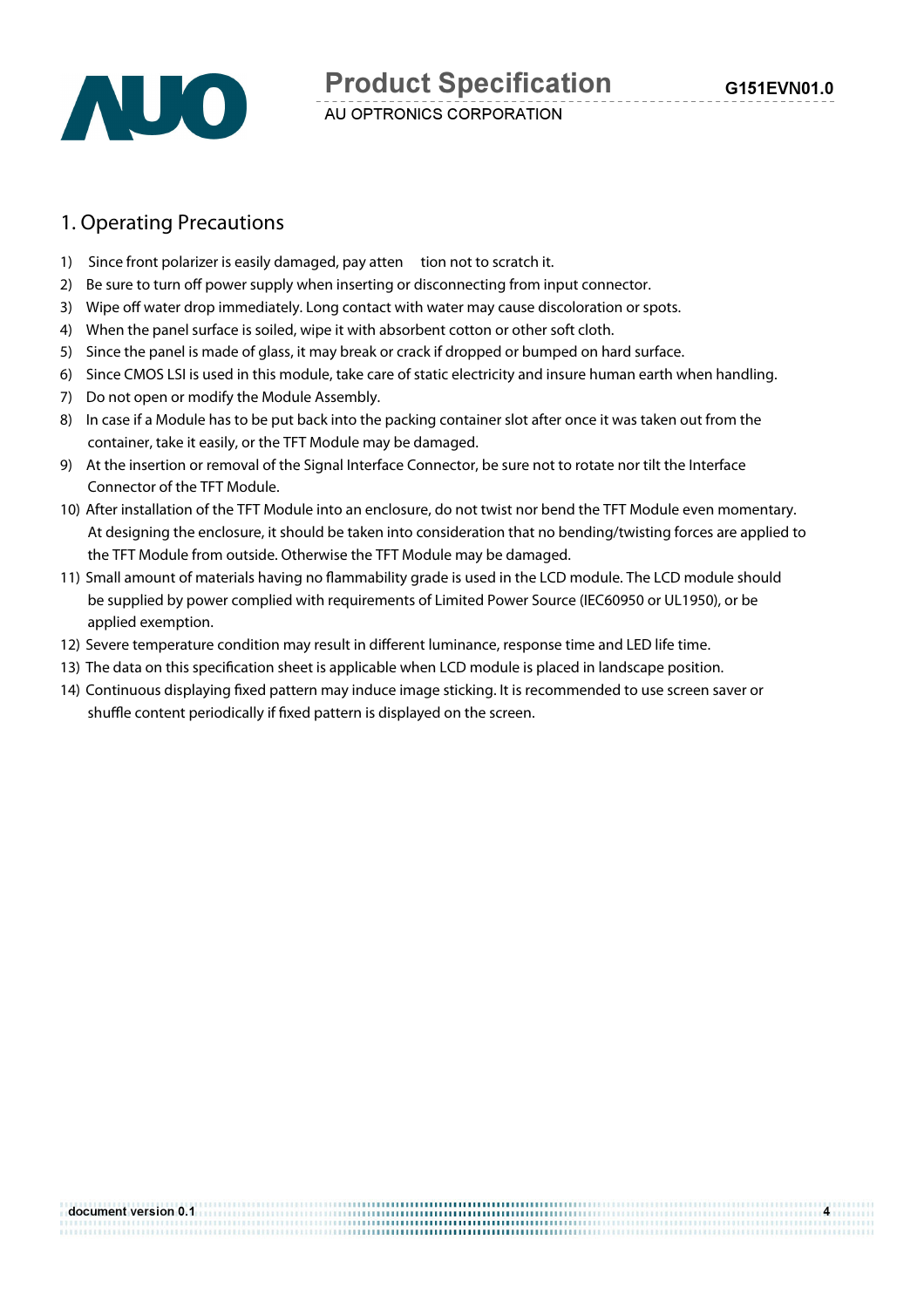



### 2. General Description

This specification applies to the 15.1 inch-wide Color TFT-LCD Module G151EVN01.0.

The display supports the 1280(H) x 248(V) screen format and 16.7M colors. All input signals are 2 Channels LVDS interface compatible.

LED driver board is included. G151EVN01.0 is designed for industrial display applications.

### 2.1 Display Characteristics

The following items are characteristics summary on the table under 25  $\degree$ C condition:

| <b>Items</b>                                                     | <b>Unit</b>           | <b>Specifications</b>                                             |
|------------------------------------------------------------------|-----------------------|-------------------------------------------------------------------|
| <b>Screen Diagonal</b>                                           | [inch]                | 15.1                                                              |
| <b>Active Area</b>                                               | [mm]                  | 376.32 (H) x 72.91(V)                                             |
| Pixels H x V                                                     |                       | 1280(x3) x 248                                                    |
| <b>Pixel Pitch</b>                                               | [mm]                  | 0.294 (per one triad) x 0.294                                     |
| <b>Pixel Arrangement</b>                                         |                       | R.G.B. Vertical Stripe                                            |
| <b>Display Mode</b>                                              |                       | P-MVA Mode, Normally Black                                        |
| <b>Nominal Input Voltage VDD</b>                                 | [Volt]                | $+5.0 V$                                                          |
| <b>Typical Power Consumption</b>                                 | [Watt]                | 10.85 (1.25 (TFT)+9.6 (LED) W (Typ))<br>(All white pattern) (TBD) |
| Weight                                                           | [Grams]               | 700 (Max)                                                         |
| <b>Physical Size</b>                                             | [mm]                  | 396 (H) x 100.8 (V) x 17.3 (D)                                    |
| <b>Electrical Interface</b>                                      |                       | <b>Dual Channel LVDS</b>                                          |
| <b>Surface Treatment</b>                                         |                       | Anti-glare, Hardness 3H                                           |
| <b>Support Color</b>                                             |                       | 16.7M colors (8-bits)                                             |
| <b>Temperature Range</b><br>Operating<br>Storage (Non-Operating) | [°C]<br>$[^{\circ}C]$ | 0 to $+50$<br>$-20$ to $+60$                                      |
| <b>RoHS Compliance</b>                                           |                       | RoHS Compliance                                                   |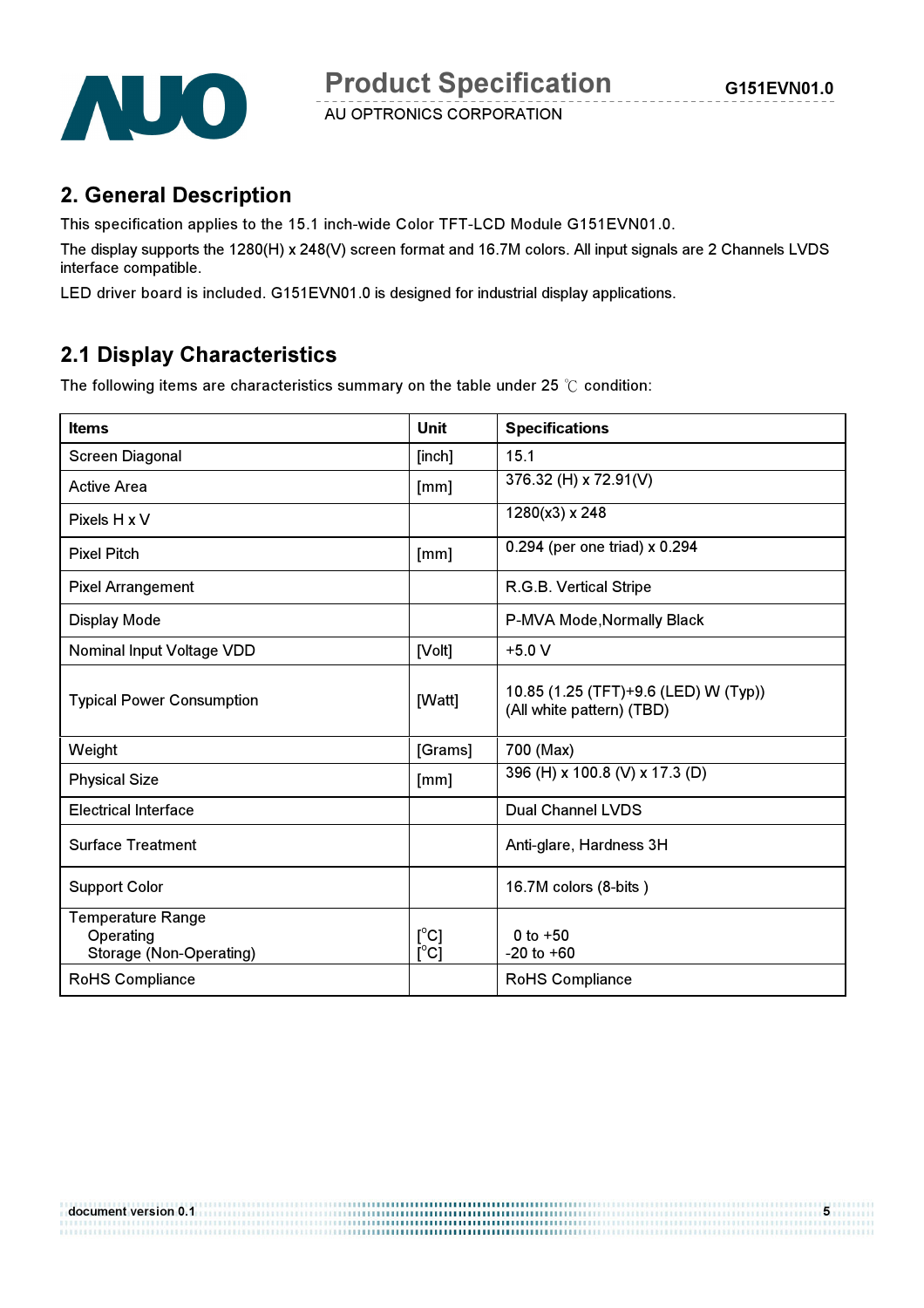

### 2.2 Optical Characteristics

The optical characteristics are measured under stable conditions at  $25^{\circ}$  (Room Temperature):

| Item                                | <b>Unit</b>          |                         | <b>Conditions</b> | Min.                         | Typ.  | Max.                         | <b>Note</b>    |
|-------------------------------------|----------------------|-------------------------|-------------------|------------------------------|-------|------------------------------|----------------|
| <b>White Luminance</b>              | [cd/m2]              |                         | $I_F = 80mA$      | 240                          | 300   |                              | 1              |
| Uniformity                          | $\%$                 | 9 Points                |                   | 75                           | 80    |                              | 1, 2, 3        |
| <b>Contrast Ratio</b>               |                      |                         |                   | 1600                         | 2000  | $\blacksquare$               | 4              |
| Cross talk                          | $\frac{0}{2}$        |                         |                   | $\blacksquare$               |       | 1.5                          | 5              |
|                                     |                      | Rising                  |                   | $\blacksquare$               | 15    | $\blacksquare$               |                |
|                                     |                      | Falling                 |                   | $\qquad \qquad \blacksquare$ | 5     | $\blacksquare$               | 6              |
| Response Time                       | [msec]               | Rising + Falling        |                   | $\qquad \qquad \blacksquare$ | 20    | Ξ.                           |                |
|                                     |                      | Gray to Gray            |                   | $\blacksquare$               | 8     | $\blacksquare$               |                |
|                                     | [degree]<br>[degree] | Horizontal<br>$CR = 10$ | (Right)           | 75                           | 89    |                              |                |
|                                     |                      |                         | (Left)            | 75                           | 89    | -                            |                |
| <b>Viewing Angle</b>                | [degree]             | Vertical                | (Upper)           | 75                           | 89    |                              | $\overline{7}$ |
|                                     | [degree]             | $CR = 10$               | (Lower)           | 75                           | 89    |                              |                |
|                                     |                      | Red x                   |                   | 0.597                        | 0.647 | 0.697                        |                |
|                                     |                      | Red y                   |                   | 0.290                        | 0.340 | 0.390                        |                |
|                                     |                      | Green x                 |                   | 0.277                        | 0.327 | 0.377                        |                |
| Color / Chromaticity<br>Coordinates |                      | Green y                 |                   | 0.551                        | 0.601 | 0.651                        |                |
| (CIE 1931)                          |                      | Blue x                  |                   | 0.092                        | 0.142 | 0.192                        |                |
|                                     |                      | Blue y                  |                   | 0.017                        | 0.067 | 0.117                        |                |
|                                     |                      | White x                 |                   | 0.263                        | 0.313 | 0.363                        |                |
|                                     |                      | White y                 |                   | 0.279                        | 0.329 | 0.379                        |                |
| <b>Color Gamut</b>                  | $\%$                 |                         |                   | $\blacksquare$               | 70    | $\qquad \qquad \blacksquare$ |                |

#### Note 1: Measurement method

Equipment Pattern Generator, Power Supply, Digital Voltmeter, Luminance meter (SR\_3 or equivalent)

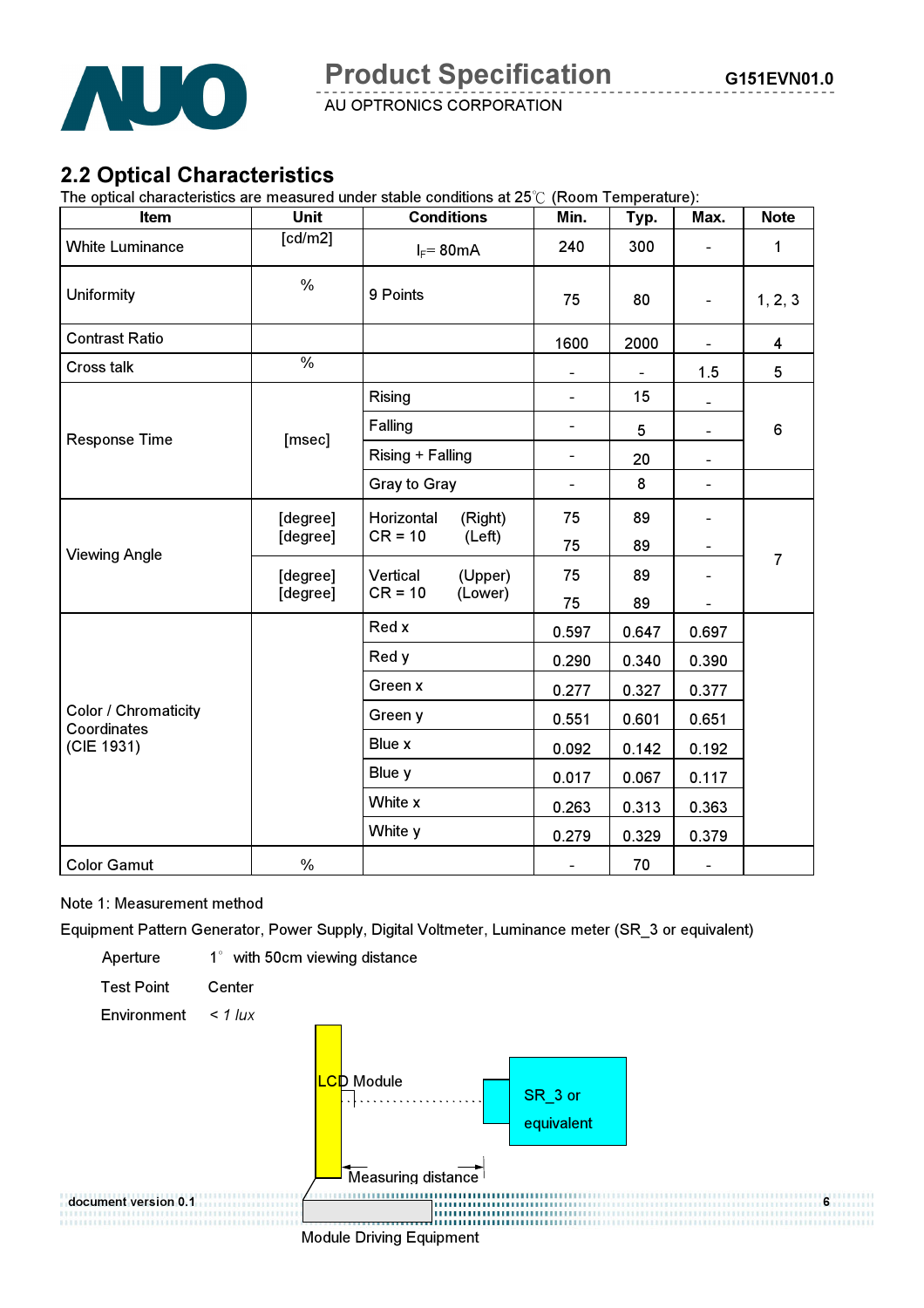

Note 2: Definition of 9 points position (Display active area)



Note 3: The luminance uniformity of 9 points is defined by dividing the minimum luminance values by the maximum test point luminance

Minimum Brightness of nine points

Note  $4:$  Definition of contrast ratio (CR):  $\delta_{\text{W9}}$  =  $\frac{1}{\text{Maximum~Brighness of nine points}}$ 

> Contrast ratio (CR)=  $\frac{\text{Brightness on the "White" state}}{\text{Brightness on the "White" state}}$ Brightness on the "Black" state

Note 5: Definition of cross talk (CT)

 $CT = | YB - YA | / YA \times 100 (%)$ 

**Where** 

YA = Luminance of measured location without gray level 255 pattern (cd/m2)

YB = Luminance of measured location with gray level 255 pattern (cd/m2)

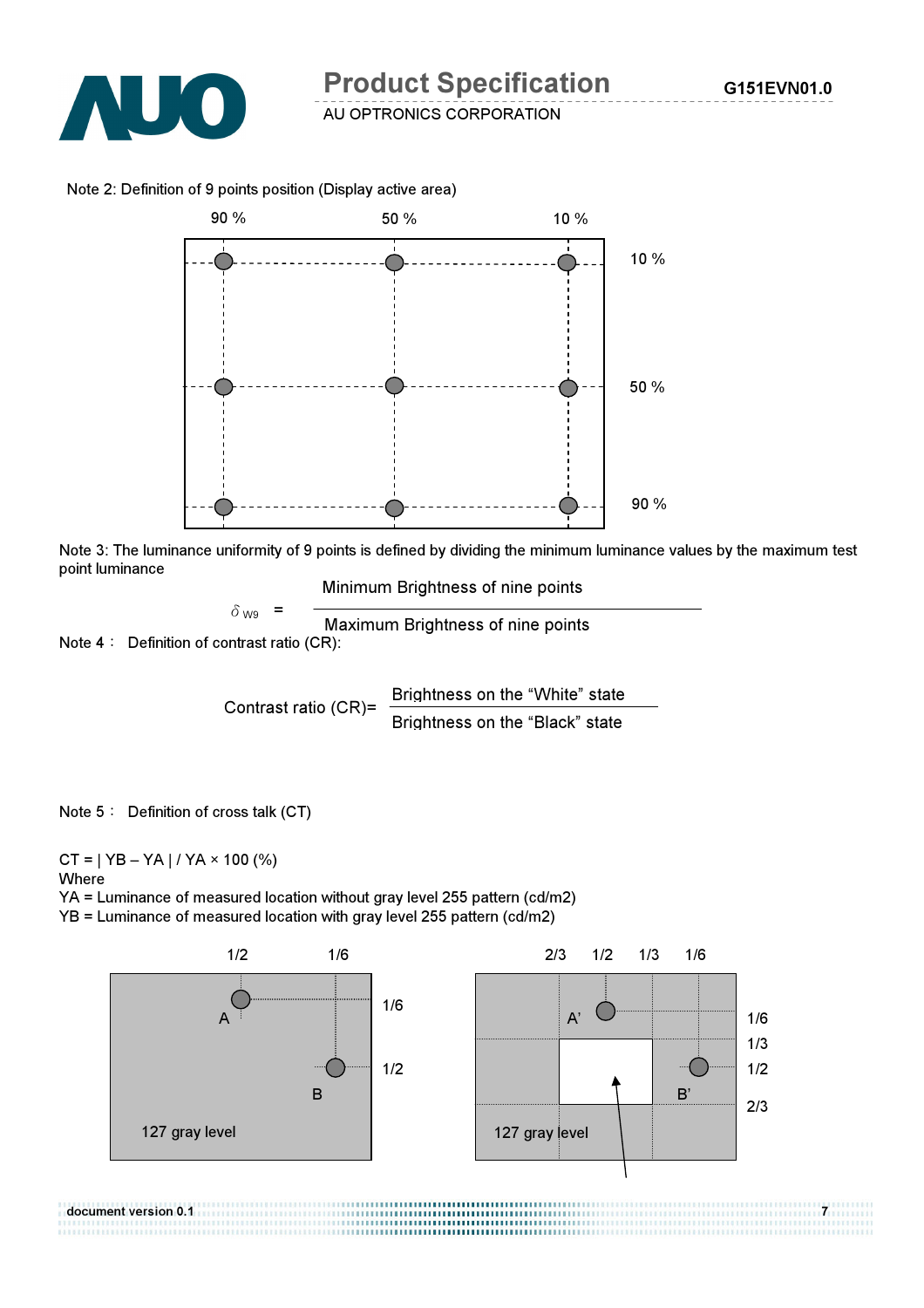Note 6: Definition of response time:

The output signals of photo detector are measured when the input signals are changed from "White" to "Black" (falling time) and from "Black" to "White" (rising time), respectively. The response time interval is between 10% and 90% of amplitudes. Please refer to the figure as below.



Note 7: Definition of viewing angle

Viewing angle is the measurement of contrast ratio  $\geq$  10, at the screen center, over a 180° horizontal and 180° vertical range (off-normal viewing angles). The 180° viewing angle range is broken down as below: 90° (θ) horizontal left and right, and 90° (Φ) vertical high (up) and low (down). The measurement direction is typically perpendicular to the display surface with the screen rotated to its center to develop the desired measurement viewing angle.



document version 0.1 **8**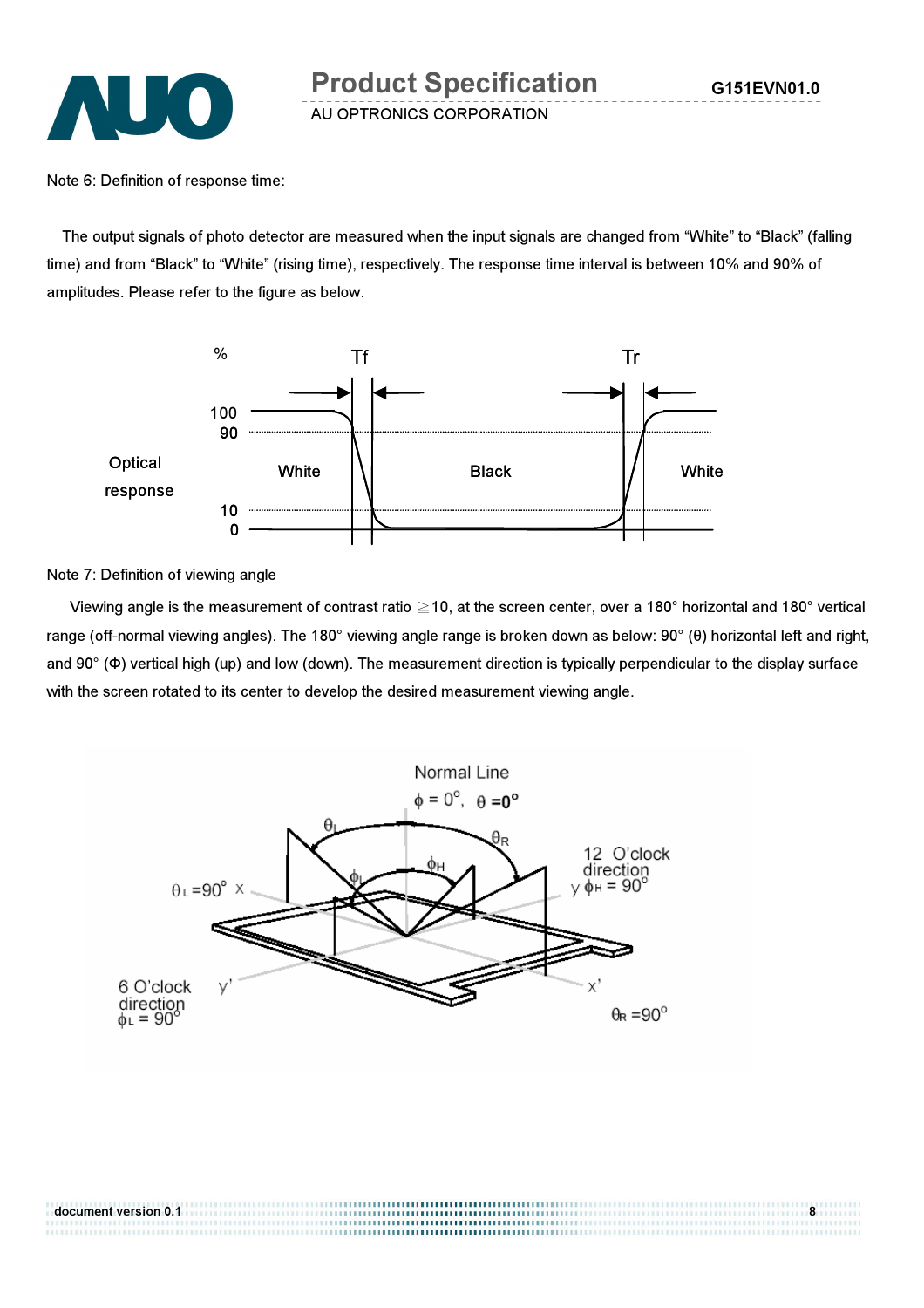

#### 3. Functional Block Diagram

The following diagram shows the functional block of the 15.1 inches wide Color TFT-LCD Module:



LVDS Connector: JAE (FI-XB30SSL-HF15) or equivalent.<br>LED Connector: STM,P24033P6 or equivalent.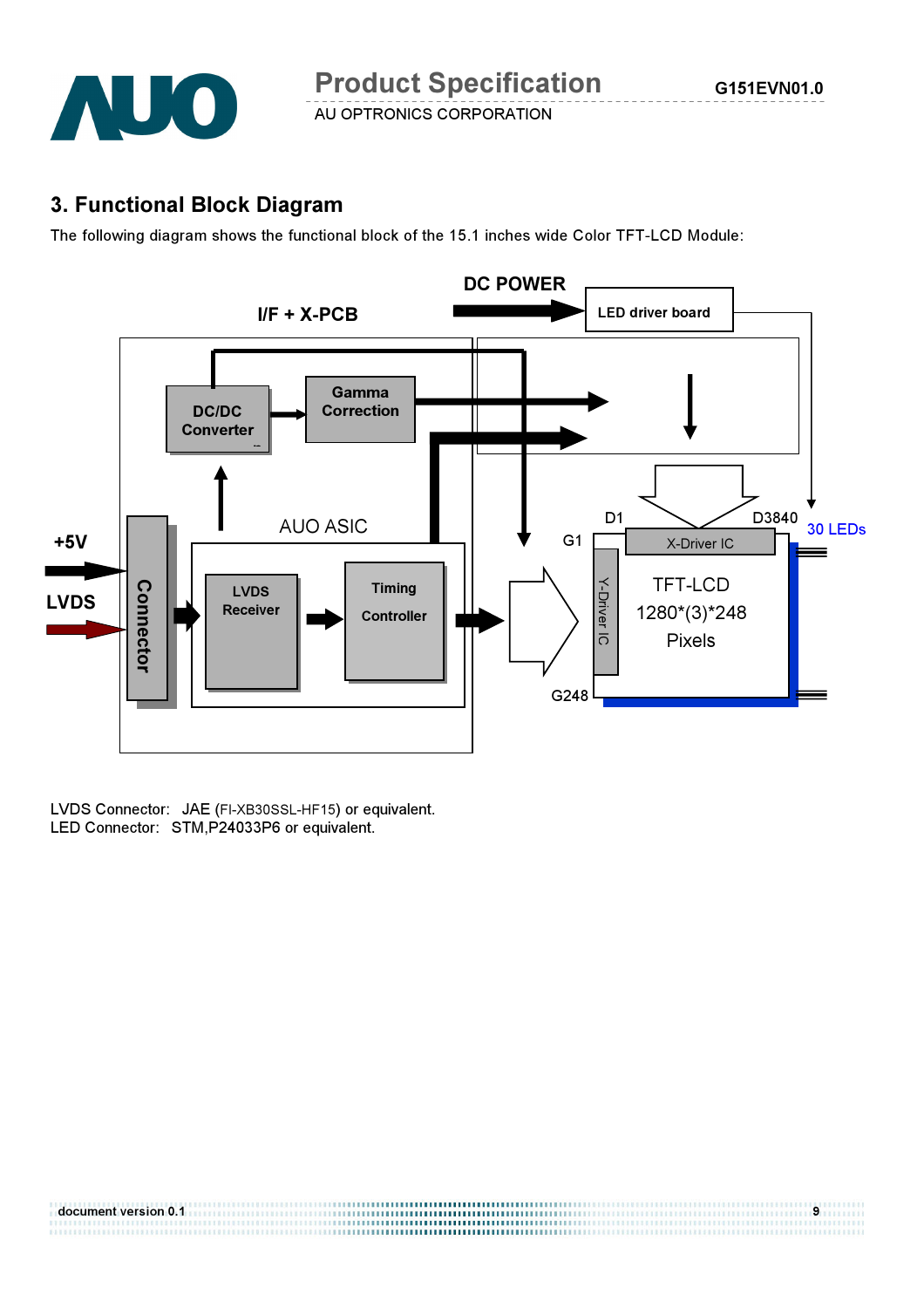

#### 4. Absolute Maximum Ratings

### 4.1 Absolute Ratings of TFT LCD Module

| ltem                    | <b>Symbol</b> | Min  | <b>Max</b> | Unit  |
|-------------------------|---------------|------|------------|-------|
| Logic/LCD Drive Voltage | DD            | −∪.◡ | ᄕ<br>J.J   | Volt] |

### 4.2 Absolute Ratings of Environment

| <b>Item</b>                  | Symbol | Min   | Max   | Unit                                    |
|------------------------------|--------|-------|-------|-----------------------------------------|
| <b>Operating Temperature</b> | TOP    |       | $+50$ | $\mathsf{I}^\circ\mathsf{C} \mathsf{I}$ |
| <b>Operation Humidity</b>    | HOP    |       | 90    | [%RH]                                   |
| <b>Storage Temperature</b>   | TST    | $-20$ | +60   | $\mathsf{I}^\circ\mathsf{C} \mathsf{I}$ |
| <b>Storage Humidity</b>      | HST    |       | 90    | [%RH]                                   |

Note: Maximum Wet-Bulb should be  $39^{\circ}$  and no condensation.



document version 0.1 10

,,,,,,,,,,,,,,,,,,,,,,,,,,,,,,,,,,,,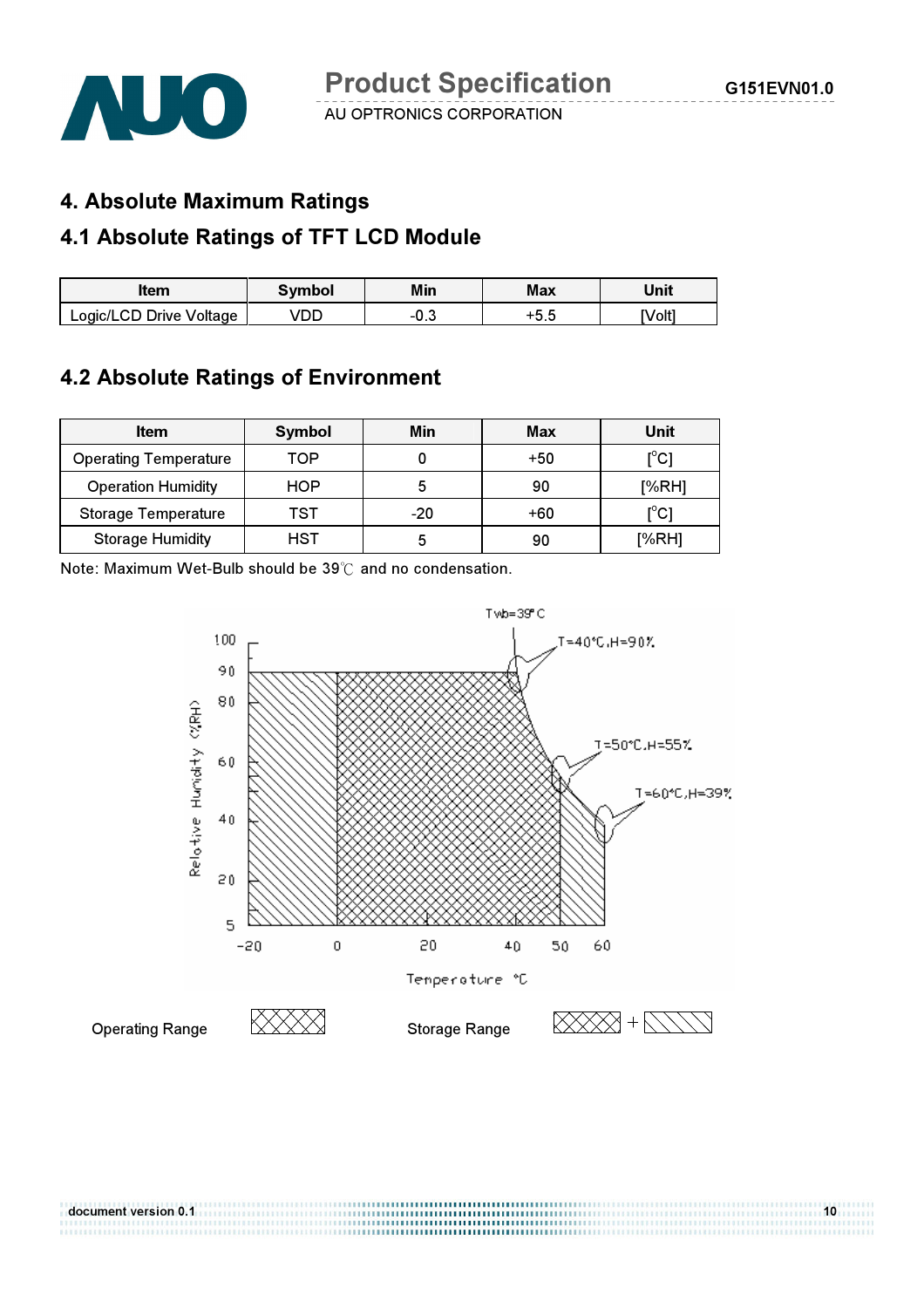

5. Electrical Characteristics

#### 5.1 TFT LCD Module

#### 5.1.1 Power Specification

| Symbol     | <b>Parameter</b>           | Min                      | <b>Typ</b> | Max                      | <b>Units</b> | <b>Remark</b>                           |
|------------|----------------------------|--------------------------|------------|--------------------------|--------------|-----------------------------------------|
| <b>VDD</b> | Logic/LCD Drive<br>Voltage | 3.0                      | 5.0        | 5.5                      | [Volt]       | $\pm$ 10%                               |
| <b>IDD</b> | <b>VDD Current</b>         |                          | 0.25       | $\overline{\phantom{0}}$ | [A]          | VDD= 5.0V, All White Pattern<br>At 60Hz |
| <b>PDD</b> | <b>VDD Power</b>           | $\overline{\phantom{a}}$ | 1.25       | 1.38                     | [Watt]       | VDD= 5.0V, All White Pattern<br>At 60Hz |

#### Measurement condition:



document version 0.1 11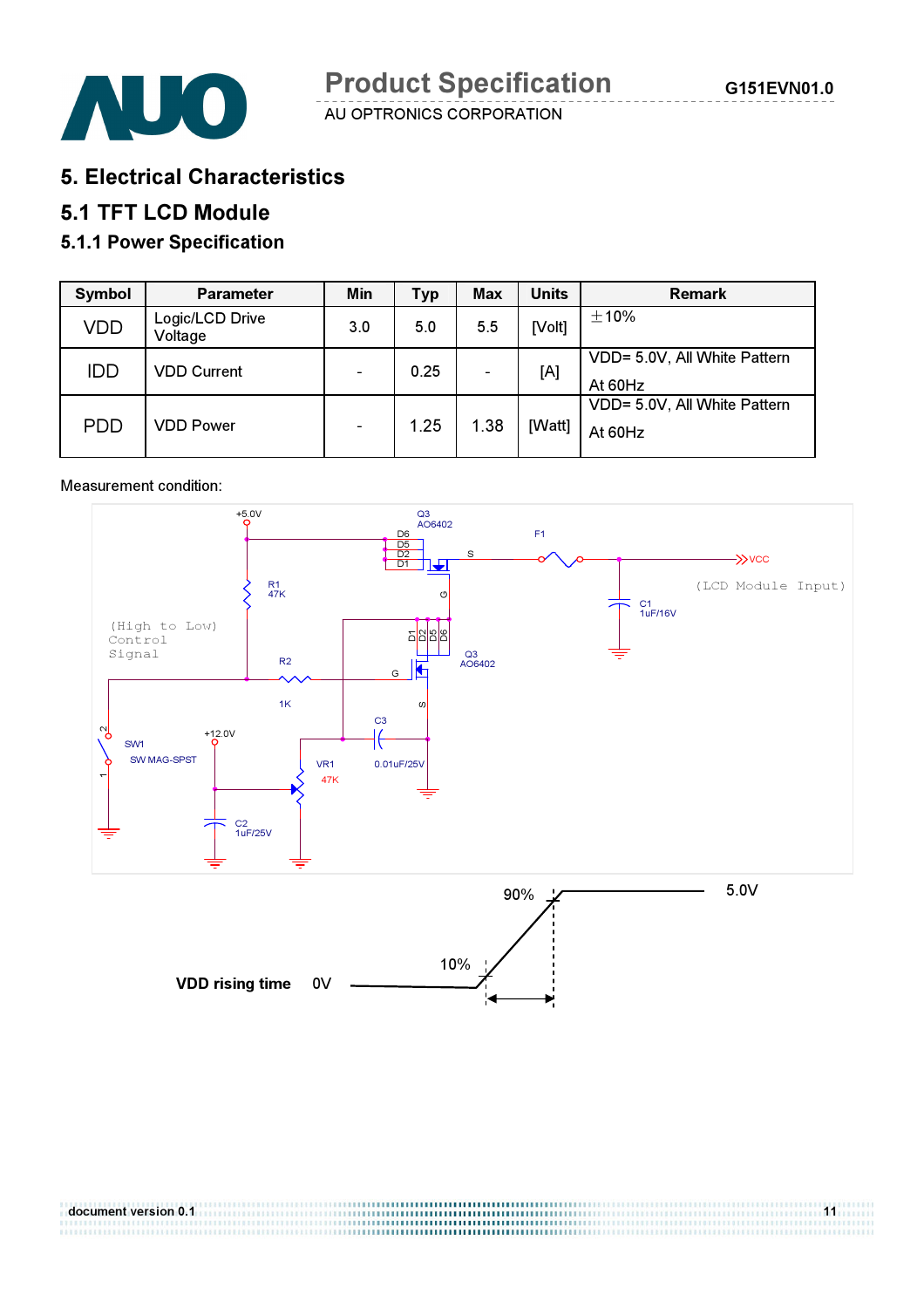

#### 5.1.2 Signal Electrical Characteristics

Input signals shall be low or Hi-Z state when VDD is off.

| Symbol      | <b>Item</b>                            | Min.   | Typ. | Max. | Unit | <b>Remark</b>  |
|-------------|----------------------------------------|--------|------|------|------|----------------|
| <b>VTH</b>  | Differential Input High Threshold      |        |      | 100  | [mV] | $VCM=1.2V$     |
| <b>VTL</b>  | Differential Input Low Threshold       | $-100$ |      |      | [mV] | $VCM=1.2V$     |
| <b>VID</b>  | Input Differential Voltage             | 100    | 400  | 600  | [mV] |                |
| <b>VICM</b> | Differential Input Common Mode Voltage | 0.3    |      | 1.25 | [V]  | VTH/VTL=±100mV |

Note: LVDS Signal Waveform.

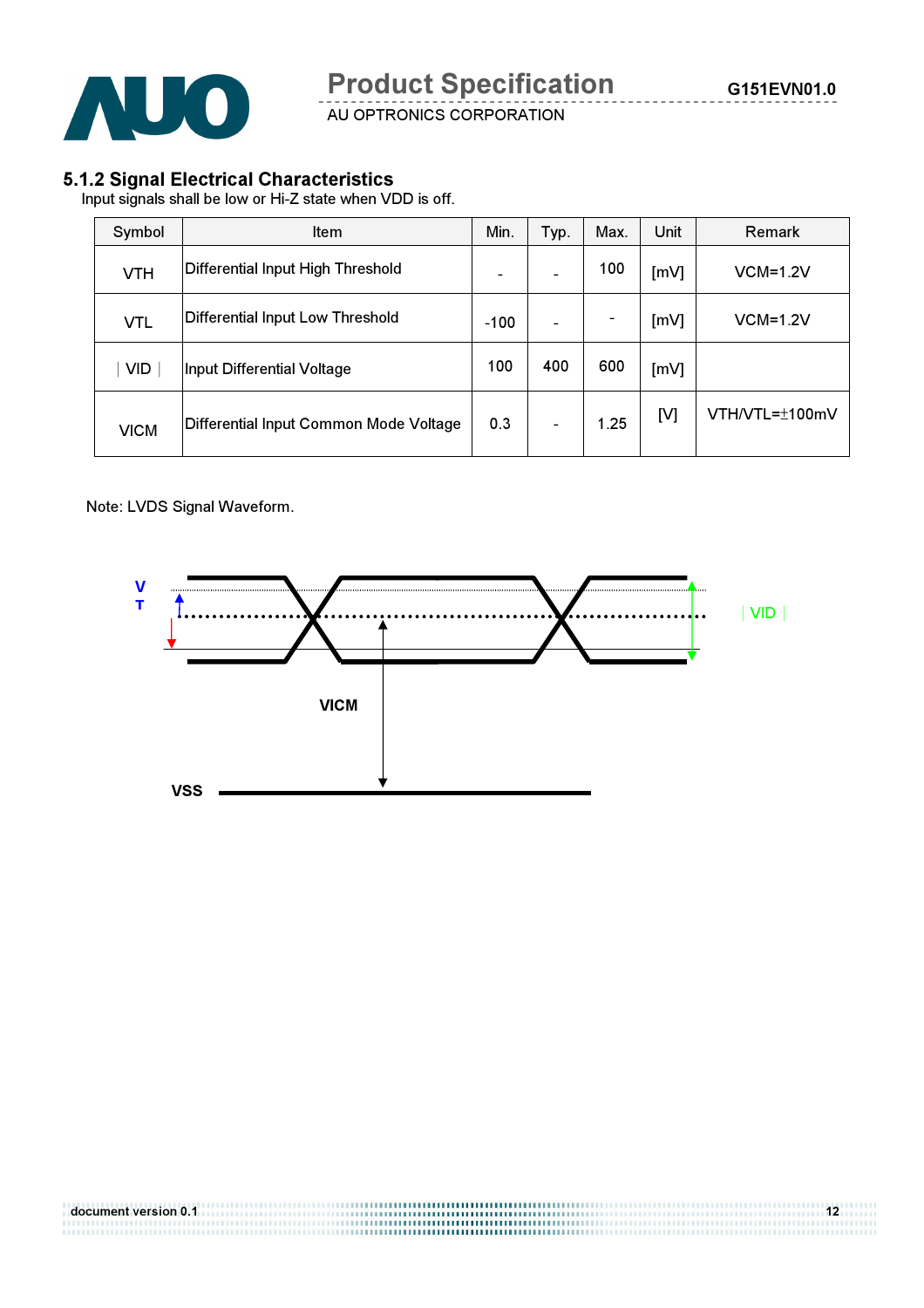



AUO

AU OPTRONICS CORPORATION

### 5.2 Backlight Unit

#### 5.2.1 LED Light Bar

Following characteristics are measured under stable condition at  $25^{\circ}$  (Room Temperature).

| Symbol                | <b>Parameter</b>              | Min            | <b>Typ</b>               | Max                      | <b>Unit</b>   | <b>Remark</b>       |
|-----------------------|-------------------------------|----------------|--------------------------|--------------------------|---------------|---------------------|
| <b>VLED</b>           | Input Voltage                 | 10.8           | 12                       | 13.2                     | Volt          |                     |
| <b>ILED</b>           | Input Current                 | $\blacksquare$ | 0.8                      | -                        | A             | 100% Dimming        |
| PLED                  | <b>Power Consumption</b>      | ۰.             | 9.6                      | 10.56                    | Watt          | 100% Dimming, Note3 |
| FPWM                  | <b>PWM Dimming Frequency</b>  | 200            | ۰                        | <b>20K</b>               | Hz            |                     |
|                       | <b>Swing Voltage</b>          | 3              | 3.3                      | 5                        | Volt          |                     |
|                       | <b>Dimming Duty Cycle</b>     | 10             | $\overline{\phantom{a}}$ | 100                      | $\frac{0}{0}$ |                     |
| Vanalog               | <b>Analog Dimming Voltage</b> | $\blacksquare$ | N/A                      | $\overline{\phantom{a}}$ |               | No Analog Dimming   |
| <b>Operating Life</b> |                               | 50000          | $\overline{\phantom{0}}$ | $\overline{\phantom{a}}$ | Hrs           | Ta = $25^{\circ}$ C |

Note 1: Ta means ambient temperature of TFT-LCD module,

Note 2: If module is driven by high current or at high ambient temperature & humidity condition. The operating life will be reduced.

Note 3: LED light bar structure: (5 strings x 6pcs / string =30pcs of LED)

Note 4: Operating life means brightness goes down to 50% initial brightness. Typical operating life time is estimated data.

| document version 0.1 | 13 |
|----------------------|----|
|                      |    |
|                      |    |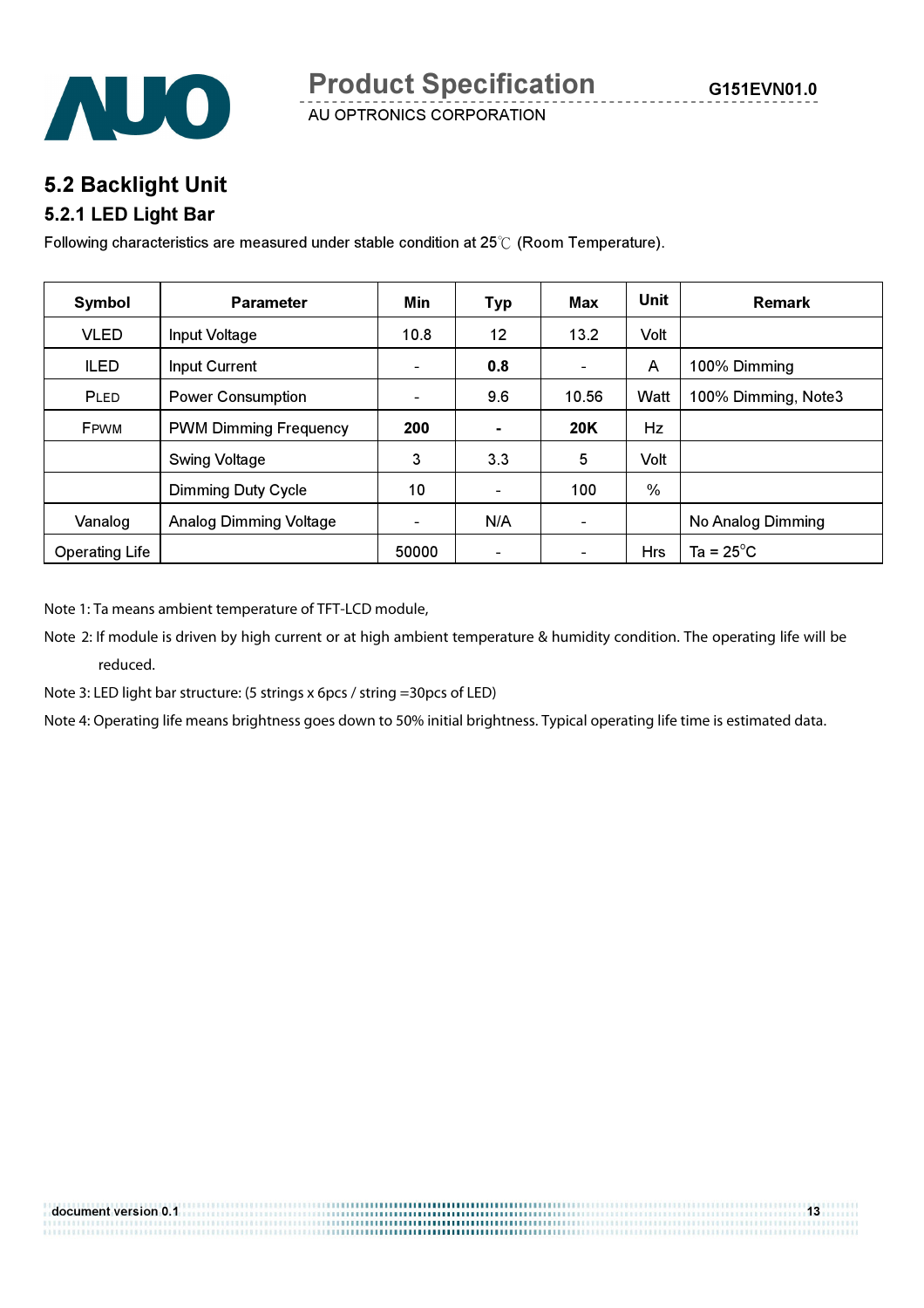

### 6. Signal Characteristic

#### 6.1 Pixel Format Image

Following figure shows the relationship of the input signals and LCD pixel format.. Although this panel resolution is 1280x248, please input 1280x1024 format signal to it. And the data after line 249 (inlculde 249) ALL should be set to "black" command.

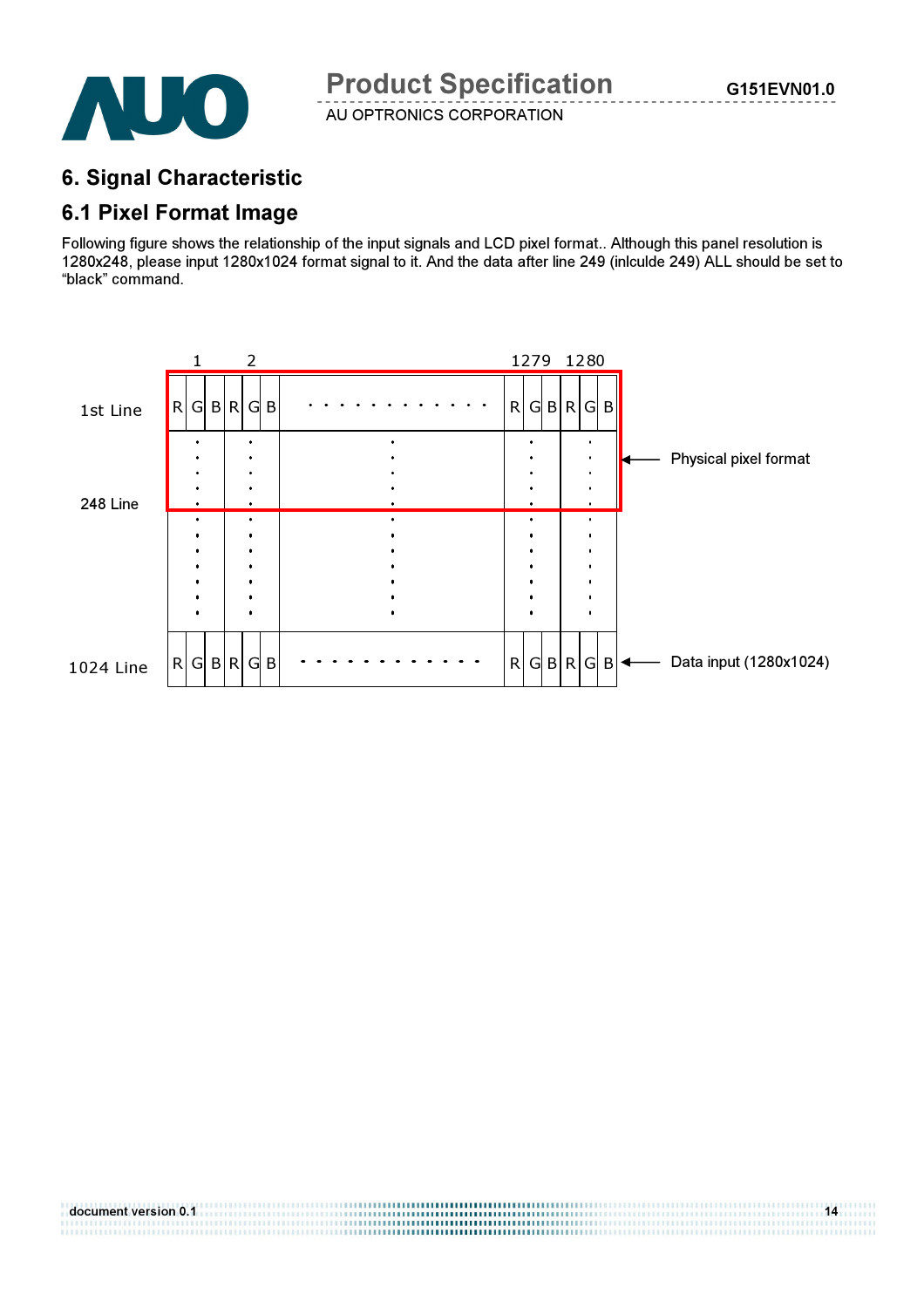

#### 6.2 Signal Description

The module using a pair of LVDS receiver SN75LVDS82(Texas Instruments) or compatible. LVDS is a differential signal technology for LCD interface and high speed data transfer device. Transmitter shall be SN75LVDS83(negative edge sampling) or compatible. The first LVDS port(RxOxxx) transmits odd pixels while the second LVDS port(RxExxx) transmits even pixels.

| PIN#         | <b>SIGNAL NAME</b> | <b>DESCRIPTION</b>                                                       |
|--------------|--------------------|--------------------------------------------------------------------------|
| 1            | RXinO0-            | Negative LVDS differential data input (Odd data)                         |
| $\mathbf{2}$ | RXinO0+            | Positive LVDS differential data input (Odd data)                         |
| 3            | RXinO1-            | Negative LVDS differential data input (Odd data)                         |
| 4            | RXinO1+            | Positive LVDS differential data input (Odd data)                         |
| 5            | RXinO2-            | Negative LVDS differential data input (Odd data, H-Sync, V-Sync, DSPTMG) |
| 6            | RXinO2+            | Positive LVDS differential data input (Odd data, H-Sync, V-Sync, DSPTMG) |
| 7            | <b>GND</b>         | Power Ground                                                             |
| 8            | RxOCLKIN-          | Negative LVDS differential clock input (Odd clock)                       |
| 9            | RxOCLKIN+          | Positive LVDS differential clock input (Odd clock)                       |
| 10           | RXinO3-            | Negative LVDS differential data input (Odd data)                         |
| 11           | RXinO3+            | Positive LVDS differential data input (Odd data)                         |
| 12           | RXinE0-            | Negative LVDS differential data input (Even data)                        |
| 13           | RXinE0+            | Positive LVDS differential data input (Even data)                        |
| 14           | <b>GND</b>         | <b>Power Ground</b>                                                      |
| 15           | RXinE1-            | Positive LVDS differential data input (Even data)                        |
| 16           | RXinE1+            | Negative LVDS differential data input (Even data)                        |
| 17           | <b>GND</b>         | Power Ground                                                             |
| 18           | RXinE2-            | Negative LVDS differential data input (Even data)                        |
| 19           | RXinE2+            | Positive LVDS differential data input (Even data)                        |
| 20           | <b>RxECLKIN-</b>   | Negative LVDS differential clock input (Even clock)                      |
| 21           | RxECLKIN+          | Positive LVDS differential clock input (Even clock)                      |
| 22           | RXinE3-            | Negative LVDS differential data input (Even data)                        |
| 23           | RXinE3+            | Positive LVDS differential data input (Even data)                        |
| 24           | <b>GND</b>         | Power Ground                                                             |
| 25           | <b>NC</b>          | No contact (For AUO test only)                                           |
| 26           | <b>NC</b>          | No contact (For AUO test only)                                           |
| 27           | <b>NC</b>          | No contact (For AUO test only)                                           |
| 28           | <b>VCC</b>         | +5.0V Power Supply                                                       |
| 29           | <b>VCC</b>         | +5.0V Power Supply                                                       |
| 30           | <b>VCC</b>         | +5.0V Power Supply                                                       |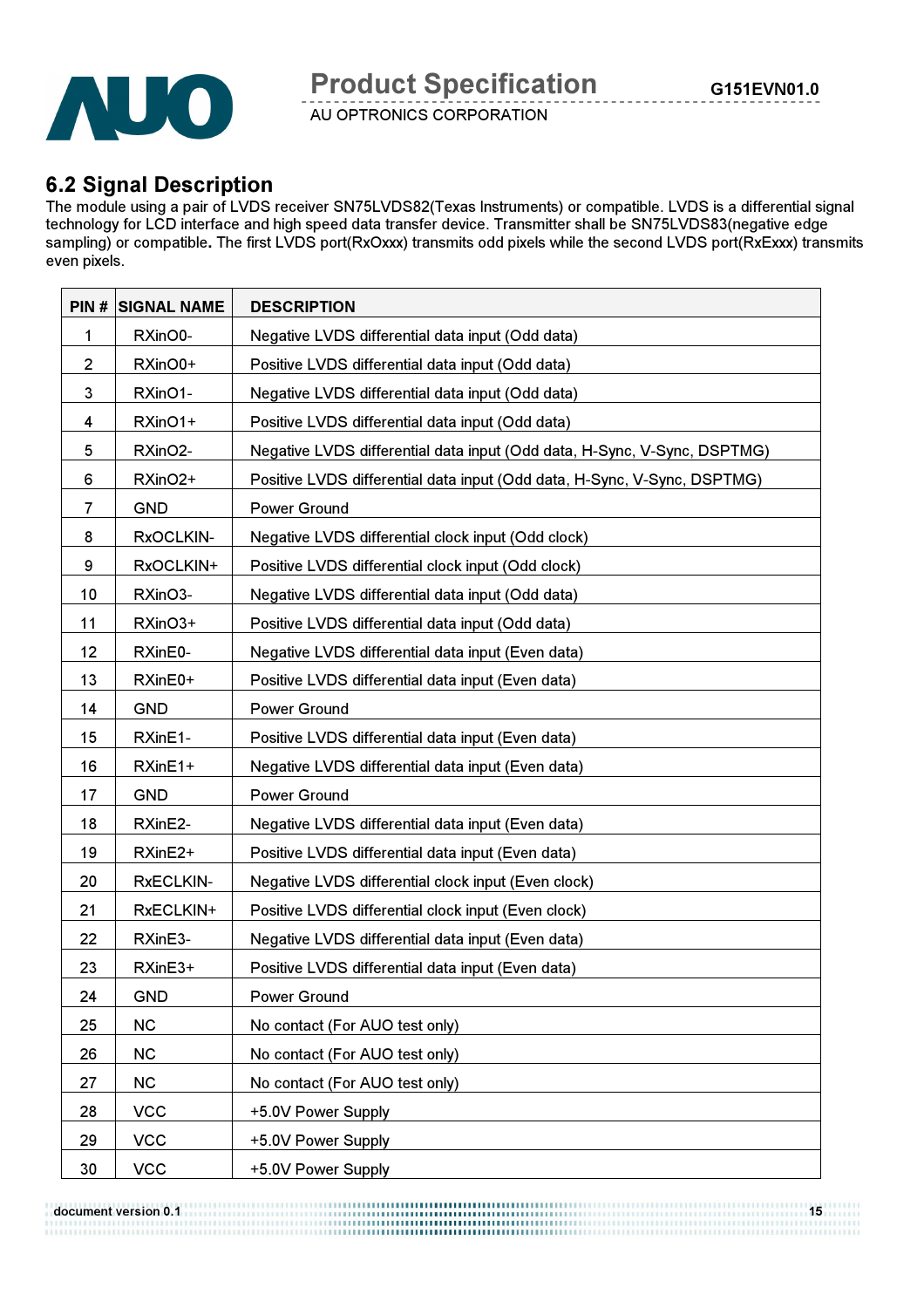

Product Specification

AU OPTRONICS CORPORATION

### 6.3 The Input Data Format



Note1: 8-bits signal input. Note2: L:NS alike H:Thine alike

document version 0.1 **16 1999 - 1999 - 1999 - 1999 - 1999 - 1999 - 1999 - 1999 - 1999 - 1999 - 1999 - 1999 - 1**<br>- 1999 - 1999 - 1999 - 1999 - 1999 - 1999 - 1999 - 1999 - 1999 - 1999 - 1999 - 1999 - 1999 - 1999 - 1999 - 199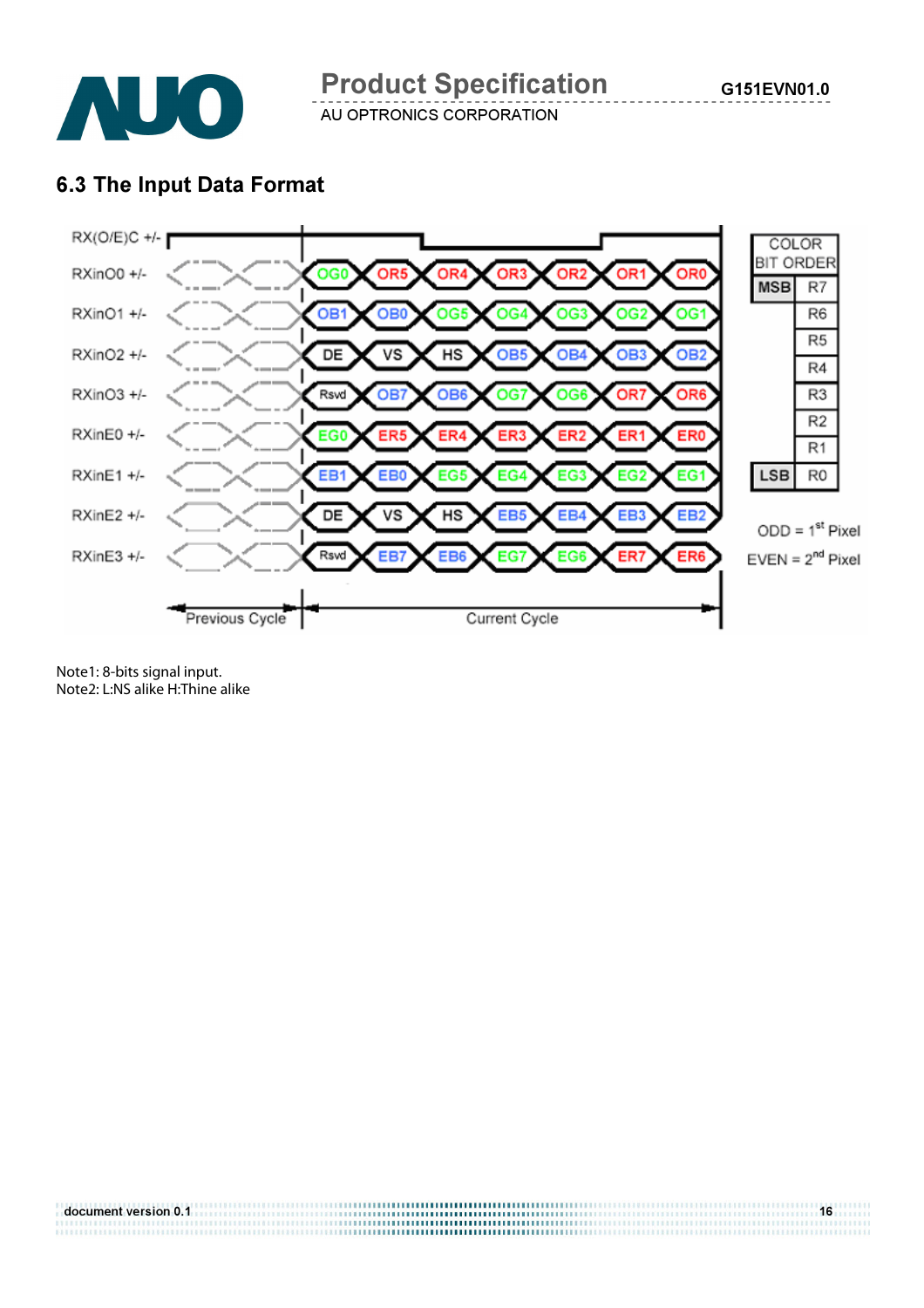

## 6.4 Interface Timing 6.4.1 Timing Characteristics

| <b>Signal</b>     | <b>Item</b>     | Symbol                     | Min  | <b>Typ</b> | <b>Max</b> | <b>Unit</b> |
|-------------------|-----------------|----------------------------|------|------------|------------|-------------|
| <b>Clock</b>      | Frequency       | 1/ $T_{\text{Clock}}$      | 60   | 72.1       | 85         | <b>MHz</b>  |
| <b>Frame Rate</b> | Frequency       | 1/Tv                       | 50   | 60         | 75         | Hz          |
|                   | Period          | $T_{V}$                    | 1058 | 1066       | 2048       |             |
| Vertical          | Active          | $T_{VD}$                   | 1050 | 1050       | 1050       | T line      |
| Section           | <b>Blanking</b> | $T_{VB}$                   | 8    | 16         | 998        |             |
|                   | Period          | $\mathsf{T}_\mathsf{H}$    | 880  | 1128       | 2048       |             |
| Horizontal        | Active          | $\mathsf{T}_{\mathsf{HD}}$ | 840  | 840        | 840        | T clock     |
| Section           | <b>Blanking</b> | $\mathsf{T}_{\mathsf{HB}}$ | 40   | 288        | 1208       |             |

Note: DE mode only.

### 6.4.2 Input Timing Diagram



document version 0.1 17

1999 - Personal Bernard Bernstein (1999 - 1999 - 1999 - 1999 - 1999 - 1999 - 1999 - 1999 - 1999 - 1999 - 1999<br>1999 - Personal Bernstein (1999 - 1999 - 1999 - 1999 - 1999 - 1999 - 1999 - 1999 - 1999 - 1999 - 1999 - 1999 -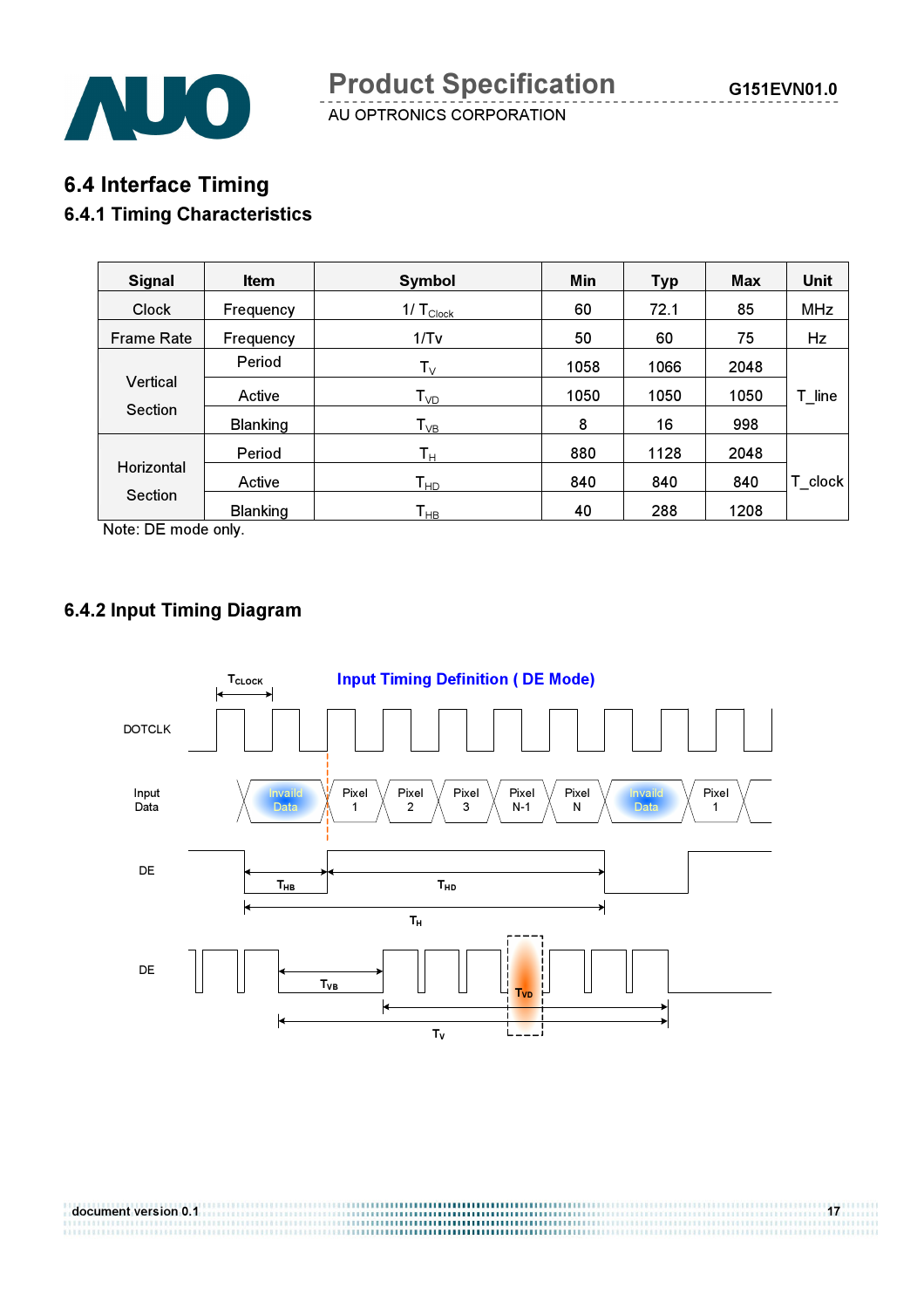

### 6.5 Power ON/OFF Sequence

VDD power and B/L on/off sequence is as below. Interface signals are also shown in the chart. Signals from any system shall be Hi-Z state or low level when VDD is off.



| Power ON/OFF sequence timing |                      |    |    |       |  |
|------------------------------|----------------------|----|----|-------|--|
| Parameter                    | Value                |    |    | Units |  |
|                              | Min.<br>Max.<br>Typ. |    |    |       |  |
| T1                           | 0.5                  |    | 10 | [ms]  |  |
| T <sub>2</sub>               | 30                   | 40 | 50 | [ms]  |  |
| T <sub>3</sub>               | 200                  |    |    | [ms]  |  |
| T <sub>4</sub>               | 0.5                  |    | 10 | [ms]  |  |
| T <sub>5</sub>               | 10                   |    |    | [ms]  |  |
| T <sub>6</sub>               | 10                   |    |    | [ms]  |  |
| T7                           | 0                    |    |    | [ms]  |  |
| T <sub>8</sub>               | 10                   |    |    | [ms]  |  |
| T9                           |                      |    | 10 | [ms]  |  |
| T10                          | 110                  |    |    | [ms]  |  |
| T <sub>11</sub>              | 0                    | 16 | 50 | [ms]  |  |
| T <sub>12</sub>              |                      |    | 10 | [ms]  |  |
| T <sub>13</sub>              | 1000                 |    |    | [ms]  |  |

The above on/off sequence should be applied to avoid abnormal function in the display. Please make sure t o turn off the power when you plug the cable into the input connector or pull the cable out of the connector.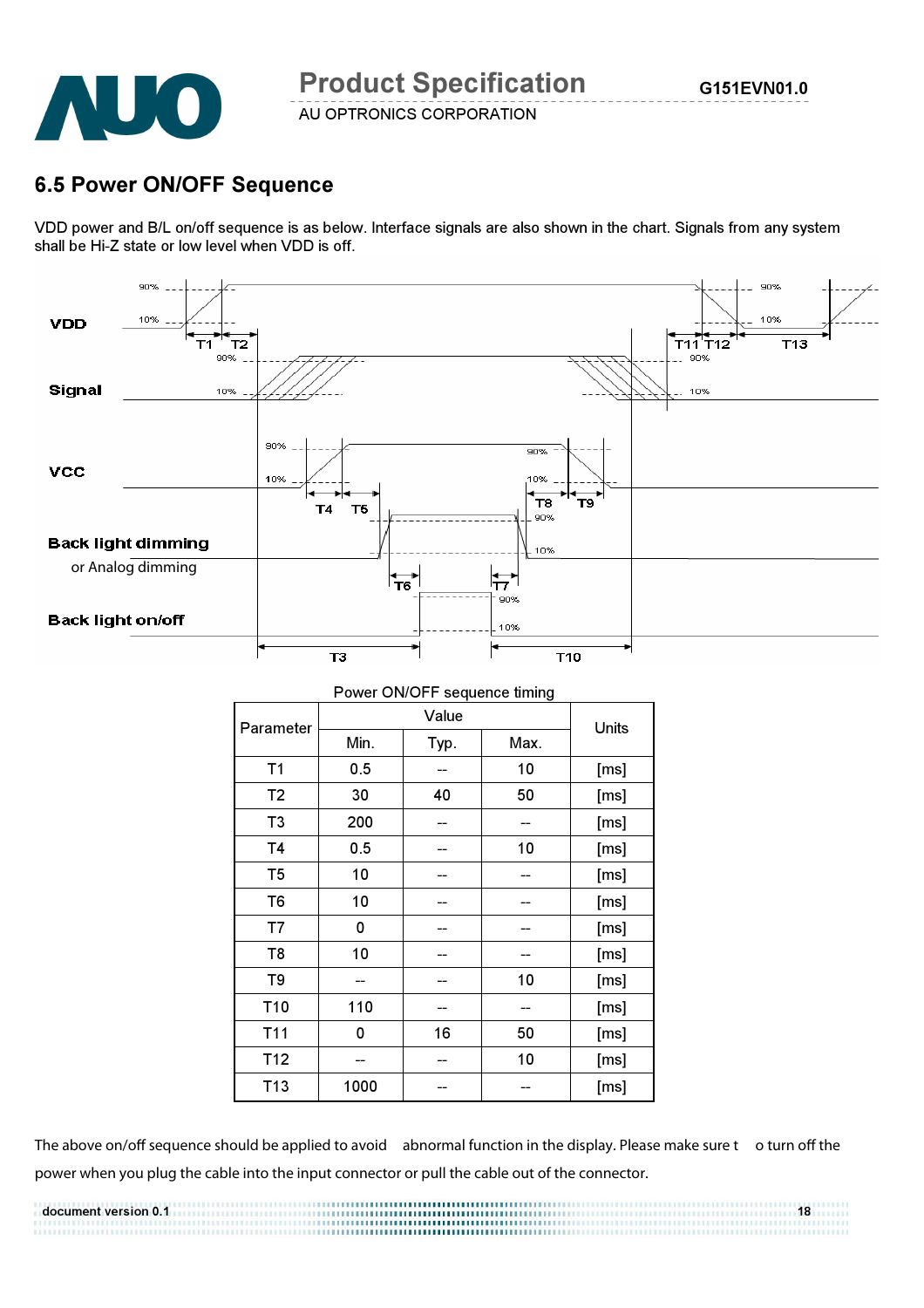

### 7. Connector & Pin Assignment

Physical interface is described as for the connector on module. These connectors are capable of accommodating the following signals and will be following components.

### 7.1 TFT LCD Module: LVDS Connector

| <b>Connector Name / Designation</b> | Interface Connector / Interface card        |
|-------------------------------------|---------------------------------------------|
| Manufacturer                        | LVDS: JAE or compatible                     |
| Type Part Number                    | LVDS : JAE (FI-XB30SSL-HF15) or equivalent. |
| <b>Mating Housing Part Number</b>   | FI-X30H (JAE) or compatible                 |

| Pin#           | <b>Signal Name</b> | Pin#            | <b>Signal Name</b> |
|----------------|--------------------|-----------------|--------------------|
| $\mathbf 1$    | RxOIN0-            | $\overline{2}$  | RxOIN0+            |
| 3              | RxOIN1-            | $\overline{4}$  | RxOIN1+            |
| 5              | RxOIN2-            | 6               | RxOIN2+            |
| $\overline{7}$ | <b>GND</b>         | 8               | RxOCLKIN-          |
| 9              | RxOCLKIN+          | 10 <sub>1</sub> | RxOIN3-            |
| 11             | RxOIN3+            | 12 <sub>2</sub> | RxEIN0-            |
| 13             | RxEIN0+            | 14              | <b>GND</b>         |
| 15             | RxEIN1-            | 16              | RxEIN1+            |
| 17             | <b>GND</b>         | 18              | RxEIN2-            |
| 19             | RxEIN2+            | 20              | RxECLKIN-          |
| 21             | RxECLKIN+          | 22              | RxEIN3-            |
| 23             | RxEIN3+            | 24              | <b>GND</b>         |
| 25             | <b>NC</b>          | 26              | <b>NC</b>          |
| 27             | <b>NC</b>          | 28              | <b>VCC</b>         |
| 29             | <b>VCC</b>         | 30              | <b>VCC</b>         |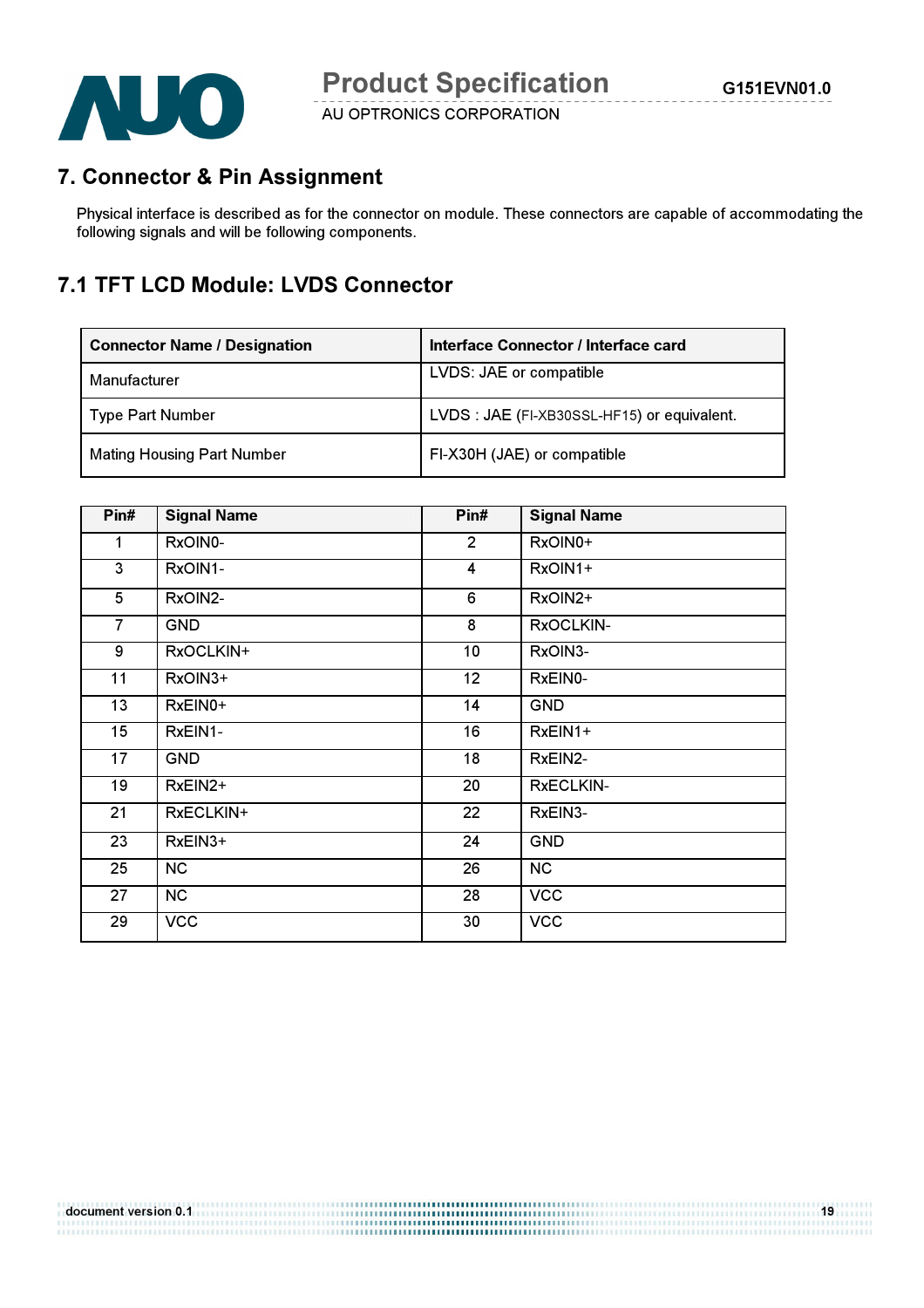

# 7.2 Backlight Unit: LED Connector

| <b>Connector Name / Designation</b> | <b>LED Connector</b>    |
|-------------------------------------|-------------------------|
| Manufacturer                        | SIN SHENG or compatible |
| <b>Connector Model Number</b>       | STM,P24033P6            |
| <b>Mating Model Number</b>          | 2404PS-2 or compatible  |

| PIN#           | <b>SIGNAL NAME</b> | <b>DESCRIPTION</b>       |
|----------------|--------------------|--------------------------|
|                | V12                | Input voltage, 12V       |
| $\overline{2}$ | V12                | Input voltage, 12V       |
| 3              | V12                | Input voltage, 12V       |
| 4              | -                  | <b>NC</b>                |
| 5              | <b>GND</b>         | Ground                   |
| 6              | <b>GND</b>         | Ground                   |
| 7              | <b>GND</b>         | Ground                   |
| 8              | BL EN              | Back light enable, 5V    |
| 9              | BL DIM P           | Back light dimming, 3.3V |

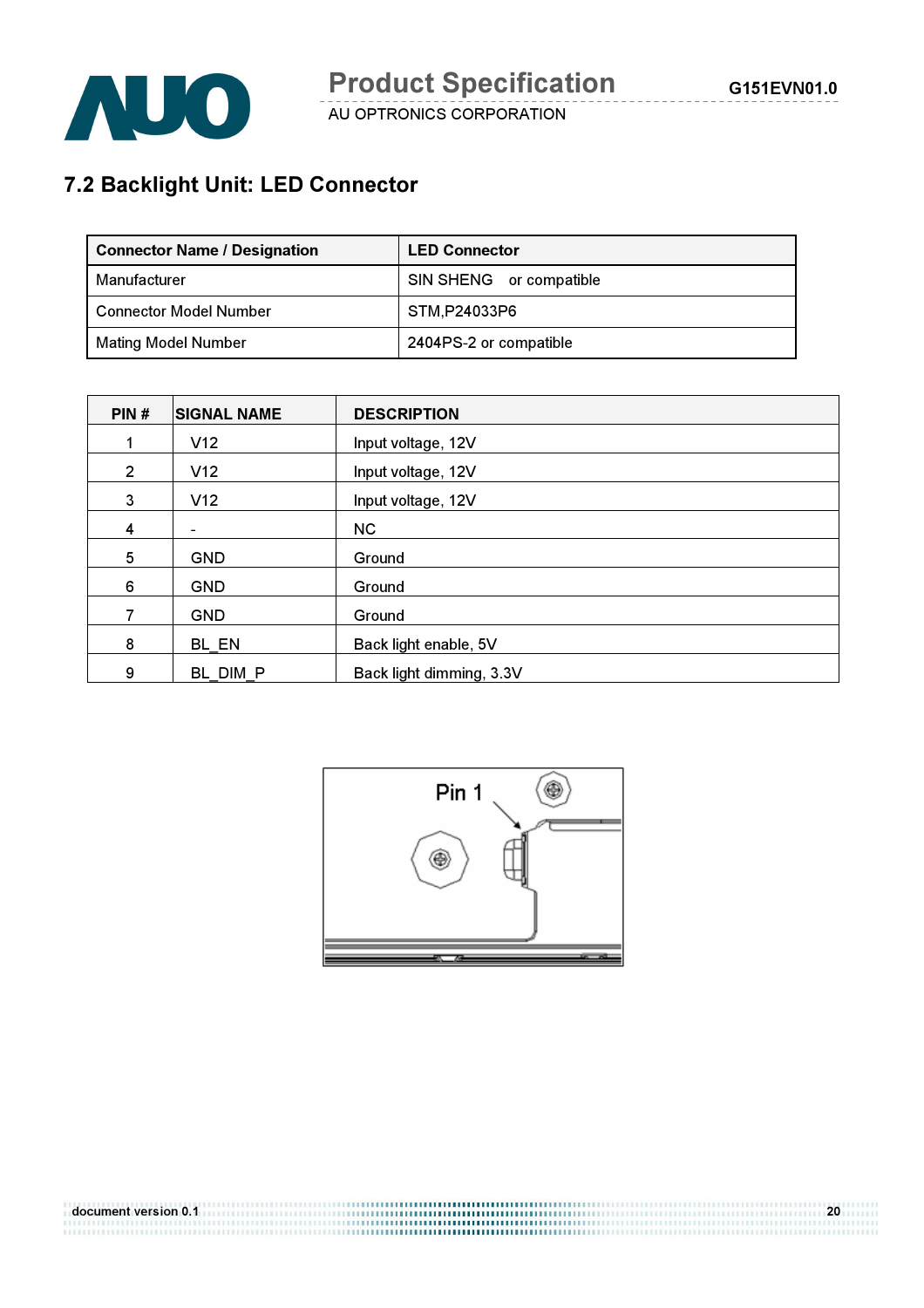

# 8. Reliability Test

Environment test conditions are listed as following table.

| <b>Items</b>                          | <b>Required Condition</b>                                | <b>Note</b> |
|---------------------------------------|----------------------------------------------------------|-------------|
| <b>Temperature Humidity Bias</b>      | Ta= 50℃, 80%RH, 300hours                                 |             |
| <b>High Temperature Operation</b>     | Ta= $50^{\circ}$ C, 300 hours                            |             |
| Low Temperature Operation             | Ta= $0^\circ\text{C}$ , 300 hours                        |             |
| <b>High Temperature Storage</b>       | Ta= $60^{\circ}$ C, 300hours                             |             |
| Low Temperature Storage               | Ta= $-20^{\circ}$ C, 300 hours                           |             |
| <b>Thermal Shock Test</b>             | -20°C/30min, 60°C/30min, 100 cycles                      |             |
| <b>Shock Test (Non-Operating)</b>     | 50G, 20ms, Half-sine wave, $(\pm X, \pm Y, \pm Z)$       |             |
| <b>Vibration Test (Non-Operating)</b> | 1.5G, (10~200Hz, P-P)                                    |             |
|                                       | 30 mins/axis (X, Y, Z)                                   |             |
| On/off test                           | On/10 sec, Off/10 sec, 30,000 cycles                     |             |
|                                       | Contact Discharge: $\pm$ 8KV, 150pF(330 $\Omega$ ) 1sec, |             |
| ESD                                   | 8 points, 25 times/ point.                               | Note 1      |
|                                       | Air Discharge: $\pm$ 15KV, 150pF(330 $\Omega$ ) 1sec     |             |
|                                       | 8 points, 25 times/ point.                               |             |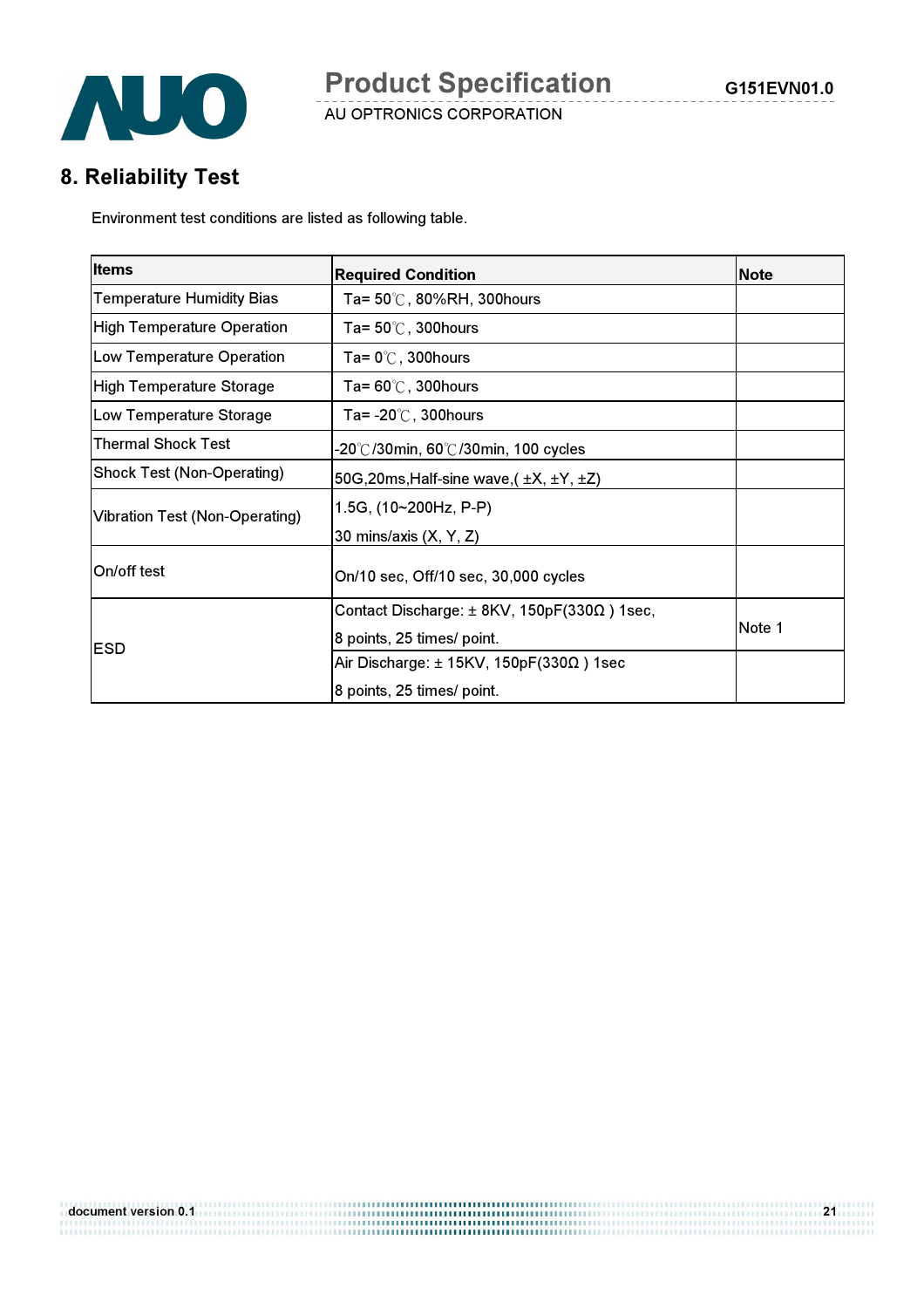

## 9. Mechanical Characteristics

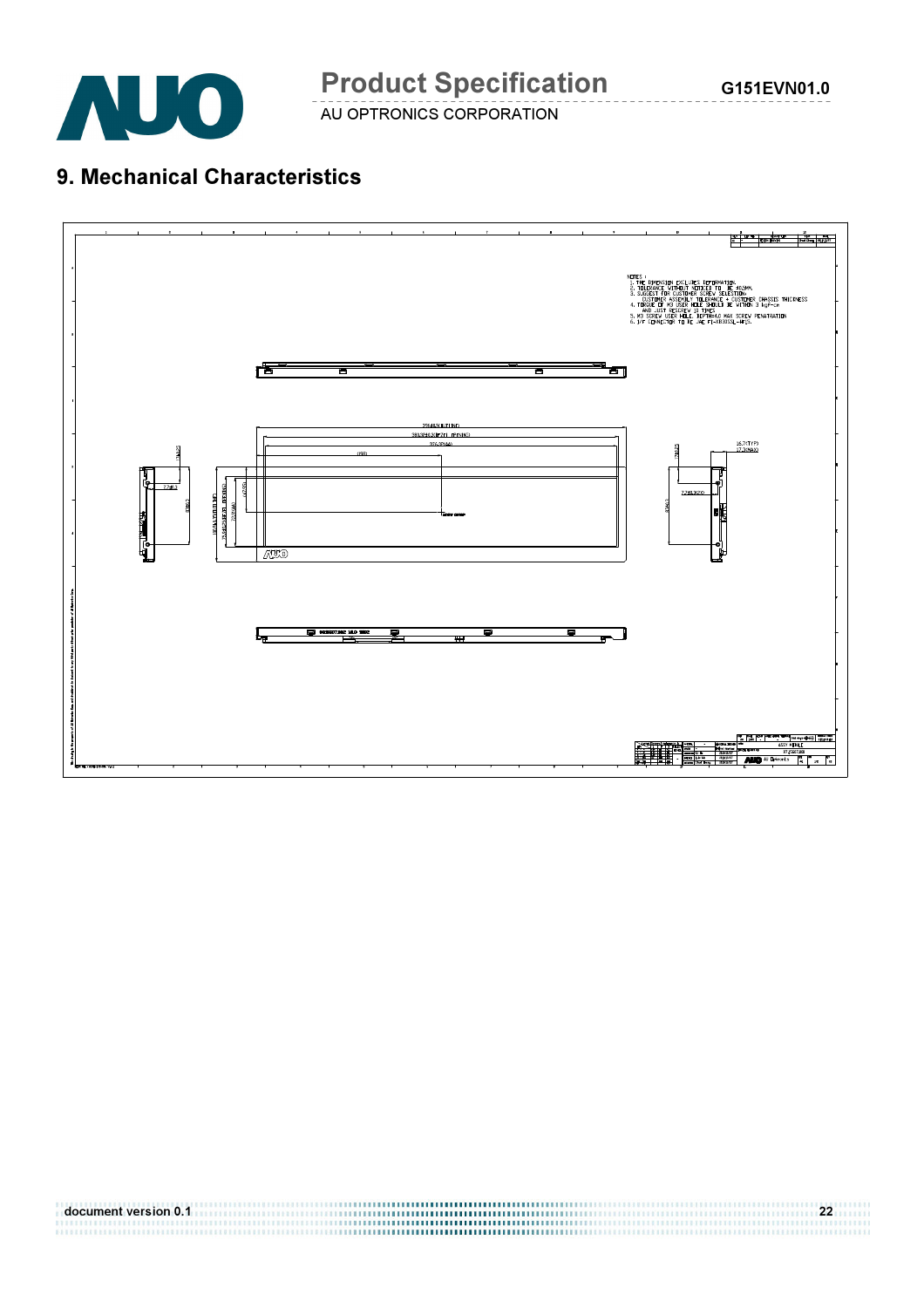

# Product Specification

AU OPTRONICS CORPORATION

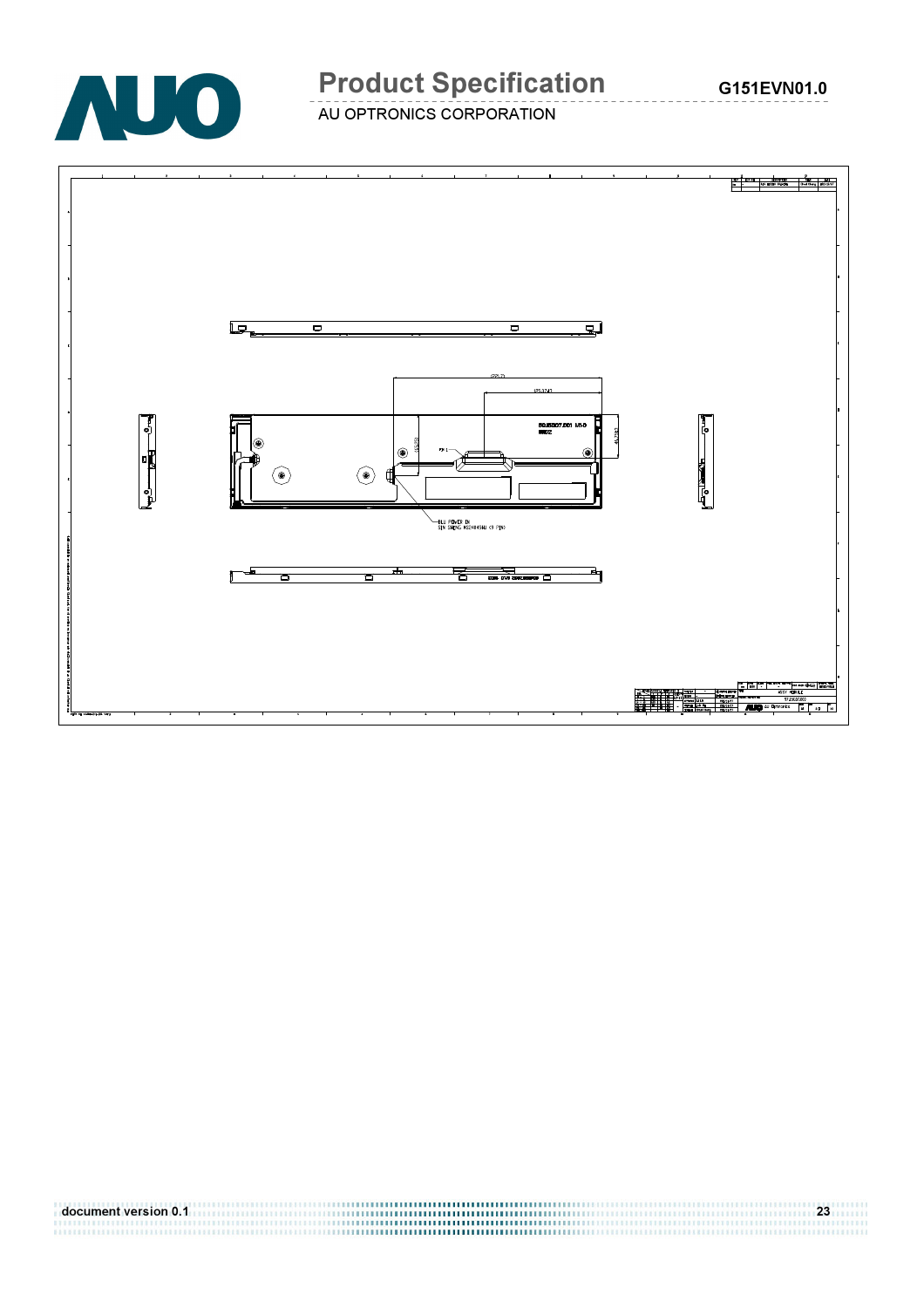

### 10. Label and Packaging





### 10.2 Carton Package

- The outside dimension of carton is 478(L)mm\* 281(W)mm\*488(H)mm, carton and cushion weight are 2820g.
- 30 pieces per carton box.
- 2\*4 boxes per layer. By air, 2 layer / pallet. By sea, refer packing documents. Pallet size (not include carton boxes): 1150 mm \* 980 mm \* 132 mm